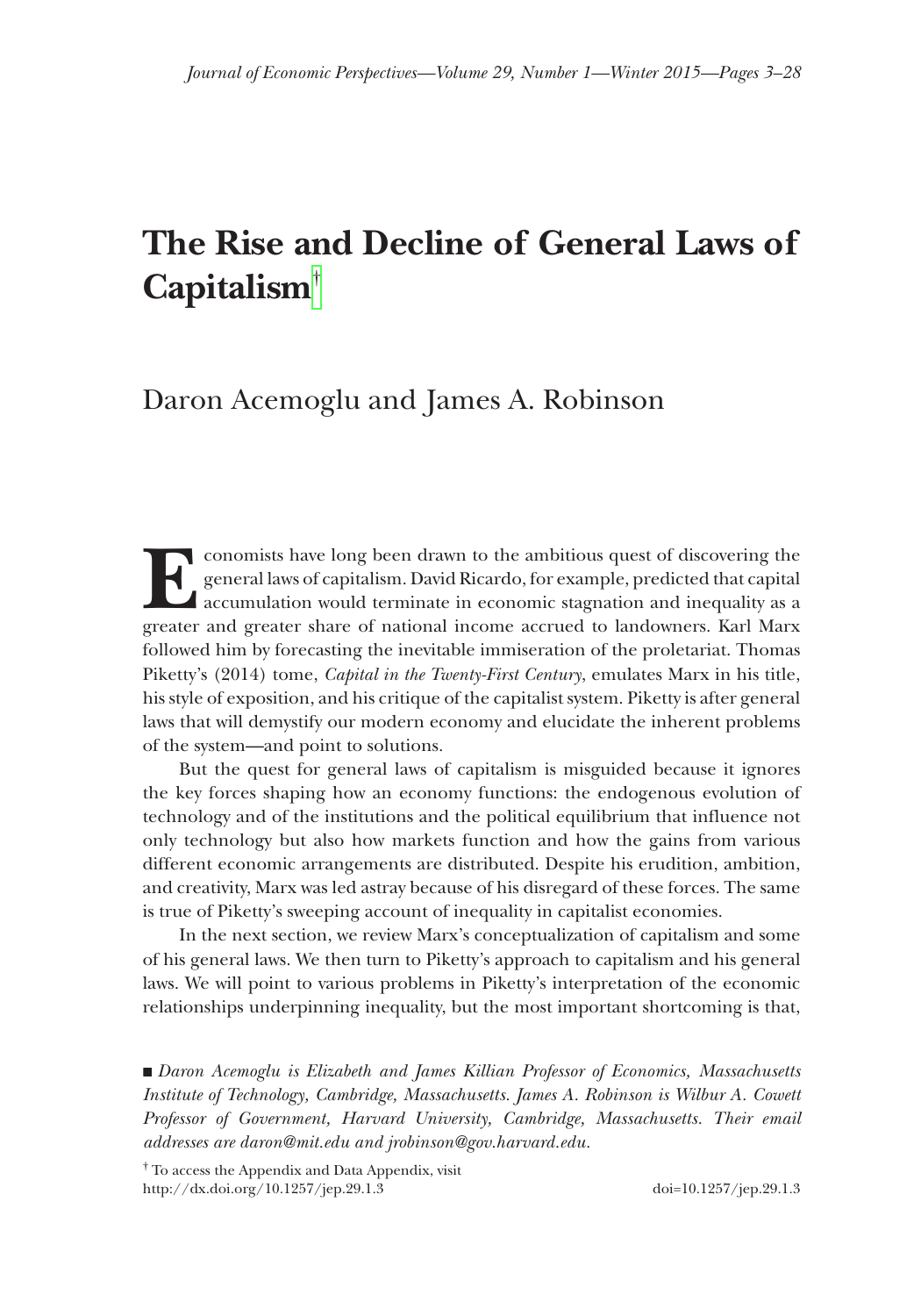though he discusses the role of certain institutions and policies, he allows neither for a systematic role of institutions and political factors in the formation of inequality nor for the endogenous evolution of these institutional factors. This implies that his general laws have little explanatory power. We illustrate this by first using regression evidence to show that Piketty's central economic force, the relationship between the interest rate and the rate of economic growth, is not correlated with inequality (in particular, with a key variable he focuses on, the share of national income accruing to the richest 1 percent, henceforth, the top 1 percent share). We then use the examples of the South African and Swedish paths of inequality over the 20th century to demonstrate two things: First, that using the top 1 percent share may miss the big picture about inequality. Second, it is impossible to understand the dynamics of inequality in these societies without systematically bringing in institutions and politics and their endogenous evolution. We conclude by outlining an alternative approach to inequality that eschews general laws in favor of a conceptualization in which both technology and factor prices are shaped by the evolution of institutions and political equilibria—and institutions themselves are endogenous and are partly influenced by, among other things, the extent of inequality. We then apply this framework to the evolution of inequality and institutions in South Africa and Sweden.

We should note at this point that we do not believe the term capitalism to be a useful one for the purposes of comparative economic or political analysis. By focusing on the ownership and accumulation of capital, this term distracts from the characteristics of societies which are more important in determining their economic development and the extent of inequality. For example, both Uzbekistan and modern Switzerland have private ownership of capital, but these societies have little in common in terms of prosperity and inequality because the nature of their economic and political institutions differs so sharply. In fact, Uzbekistan's capitalist economy has more in common with avowedly noncapitalist North Korea than Switzerland, as we argued in Acemoglu and Robinson (2012). That said, given the emphasis in both Marx and Piketty on capitalism, we have opted to bear with this terminology.

## **Capital Failures**

Though many important ideas in social science can be traced to Karl Marx's oeuvre, his defining approach was to seek certain hard-wired features of capitalism what Marx called general laws of capitalist accumulation. This approach was heavily shaped by the historical context of the middle 19th century in which Marx lived and wrote. Marx experienced first-hand both the bewildering transformation of society with the rise of industrial production, and the associated huge social dislocations.

Marx developed a rich and nuanced theory of history. But the centerpiece of this theory, historical materialism, rested on how material aspects of economic life, together with what Marx called forces of production—particularly technology shaped all other aspects of social, economic, and political life, including the relations of production. For example, Marx famously argued in his 1847 book *The Poverty of*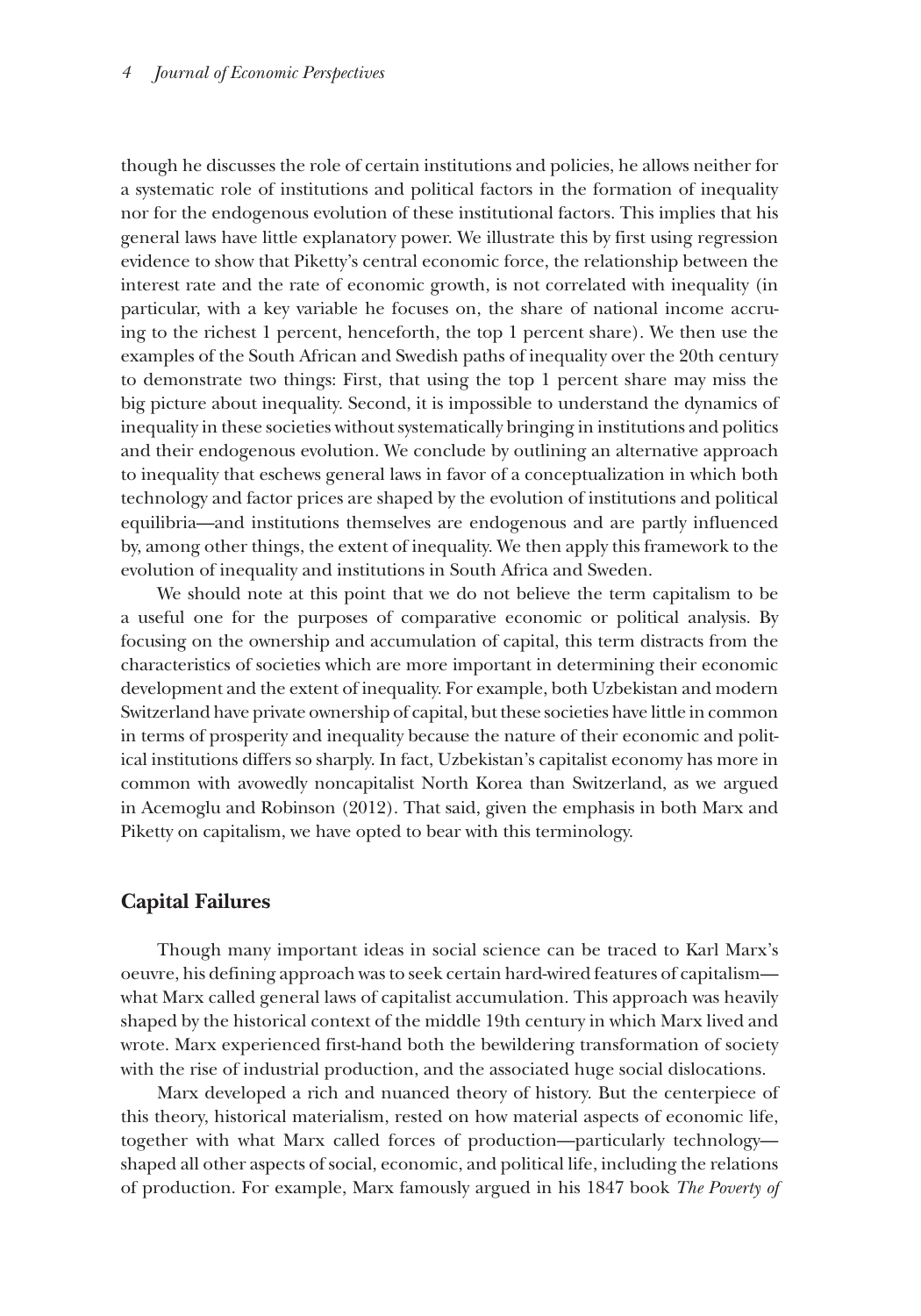*Philosophy* that "the hand-mill gives you society with the feudal lord; the steam-mill society with the industrial capitalist" (as reprinted in McLellan 2000, pp. 219–220). Here the hand-mill represents the forces of production while feudalism represents the relations of production, as well as a specific set of social and political arrangements. When the forces of production (technology) changed, this destabilized the relations of production and led to contradictions and social and institutional changes that were often revolutionary in nature. As Marx put it in 1859 in *A Contribution to the Critique of Political Economy* (McLellan 2000, p. 425):

[T]he sum total of these relations of production constitutes the economic structure of society—the real foundation, on which rise legal and political superstructures and to which correspond definite forms of social consciousness. The mode of production of material life conditions the general character of the social, political and spiritual processes of life. At a certain state of their development the material forces of production in society come into conflict with the existing relations of production or—what is but a legal expression of the same thing—with the property relations within which they had been at work before. From forms of development of the forces of production these relations turn into fetters. Then comes the epoch of social revolution. With the change of the economic foundation the entire immense superstructure is more or less rapidly transformed.

Marx hypothesized that the forces of production, sometimes in conjunction with the ownership of the means of production, determined all other aspects of economic and political institutions: the de jure and de facto laws, regulations, and arrangements shaping social life. Armed with this theory of history, Marx made bold predictions about the dynamics of capitalism based just on economic fundamentals—without any reference to institutions or politics, which he generally viewed as derivative of the powerful impulses unleashed by the forces of production.<sup>1</sup>

Most relevant for our focus are three of these predictions concerning inequality. In *Capital* (1867, Vol. 1, Chap. 25), Marx developed the idea that the reserve army of the unemployed would keep wages at subsistence level, making capitalism inconsistent with steady improvements in the living standards of workers. His exact prediction here is open to different interpretations. Though Marx (1867, Vol. 1,

<span id="page-2-0"></span><sup>1</sup> There is no consensus on Marx's exact formulation of the relationship between the "substructure," comprising productive forces and sometimes the relations of production, and the "superstructure" which includes what we call political institutions and most aspects of economic institutions. In Chapter I of the *Communist Manifesto*, Marx and Engels wrote that "The history of all hitherto existing society is the history of class struggles." But the idea here, so far as we understand, is not that "class struggle" represents some autonomous historical dynamic, but rather that it is an outcome of the contradictions between the forces of production and the ownership of the means of production. In some writings, such as *The Eighteenth Brumaire of Louis Napoleon*, Marx also allowed for feedback from politics and other aspects of society to the forces of production. But it is clear from his work that he regraded this as second order (see Singer 2000, chapter 7 for a discussion of this). Marx never formulated an approach in which institutions play the central role and themselves change endogenously.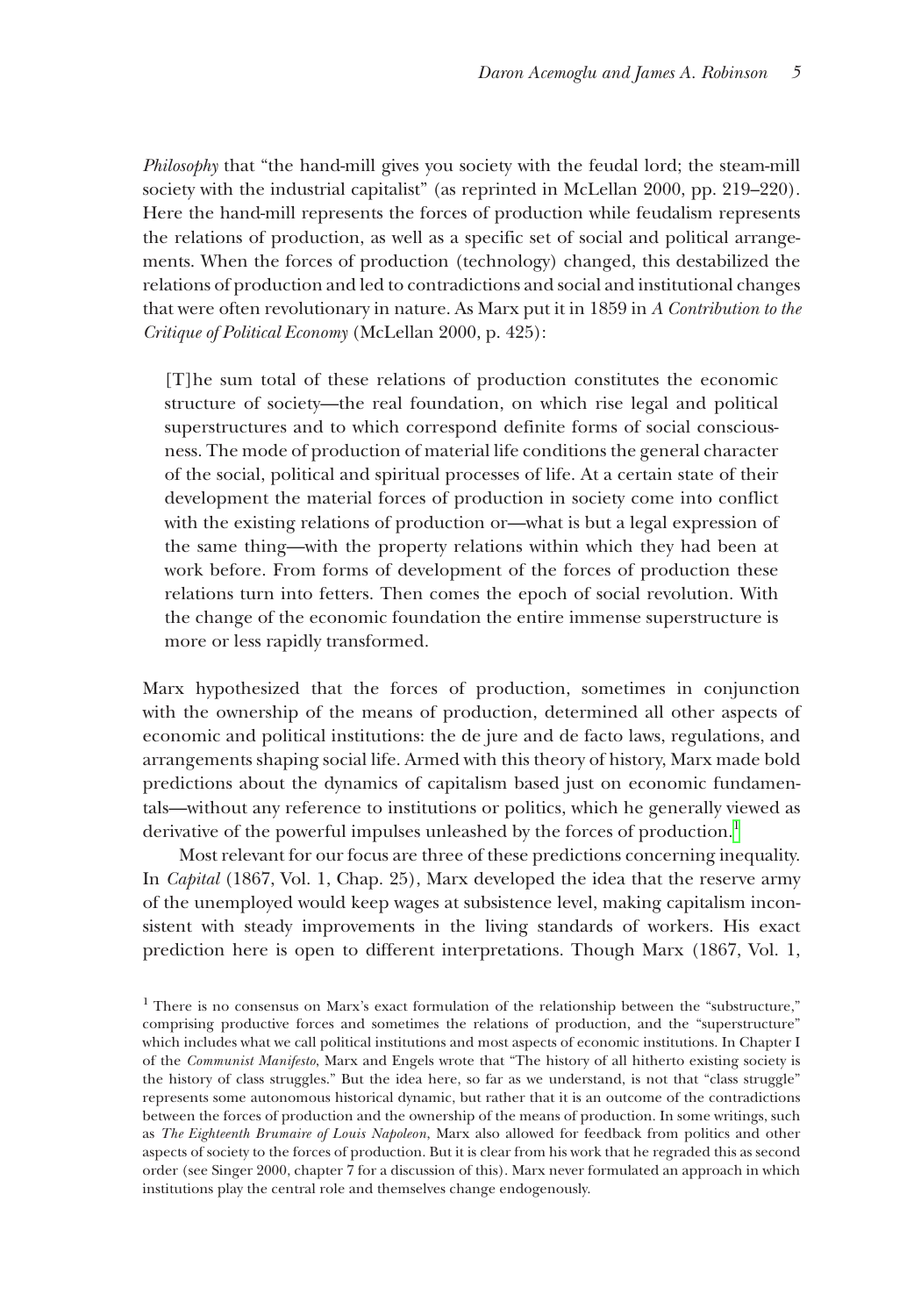Chapter 25, Section 3) viewed capitalism as the harbinger of "misery, agony of toil, slavery, ignorance, brutality, and mental degradation" for working men, it is less clear whether this was meant to rule out real wage growth. Blaug (1996) states that Marx never claimed that real wages would be stagnant, but rather that the share of labor in national income would fall since Marx (1867, Vol 1., Chapter 24, Section 4) says "real wages . . . never rise proportionately to the productive power of labor." Foley (2008, Chapter 3), on the other hand, argues that Marx did start by asserting that real wages would not rise under capitalism, but then weakened this claim to a falling labor share when he realized that wages were indeed increasing in Britain. This motivates us to state this law in both a strong and a weak form. Under either its strong or weak form, this law implies that any economic growth under capitalism would almost automatically translate into greater inequality—as capitalists benefit and workers fail to do so. We combine this with a second general law of capitalism from Volume III of *Capital* and a third law, less often stressed but highly relevant, presented in Volume I of *Capital*. Thus, three key predictions from Marx are:

- 1) *The General Law of Capitalist Accumulation*. Strong Form**:** Real wages are stagnant under capitalism. Weak Form: The share of national income accruing to labor would fall under capitalism.
- 2*) The General Law of Declining Profit*: as capital accumulates, the rate of profit falls.
- 3) *The General Law of Decreasing Competition*: capital accumulation leads to increased industrial concentration.

Marx's general laws did not fare well. As Marx was writing, real wages, which had been constant or falling during the first decades of the 19th century, had already been rising, probably for about two decades (Allen 2001, 2007, 2009a; Clark 2005; Feinstein 1998). The share of labor in national income, which had fallen to under half by 1870, also started to increase thereafter, reaching two-thirds in the 20th century. Allen's (2009a) calculation of the real rate of profit suggests that the profit rate was comparatively low at the end of the 18th century and rose until around 1870 reaching a maximum of 25 percent, but then fell back to around 20 percent, where it stabilized until World War I. Matthews, Feinstein, and Odling-Smee (1982, pp. 187–88) suggest that these rates did not fall in the 20th century, though there is a lot of heterogeneity across sectors. (The third law's performance was no better as we discuss below.)

Why did Marx's general laws fail? Mostly because they ignored both the endogenous evolution of technology (despite his great emphasis on the forces of production) and also the role of institutions and politics that shape markets, prices, and the path of technology. The increase in real wages in Britain, for example, was in part a consequence of the change in the pace and nature of technological change, rapidly increasing the demand for labor (Crafts 1985; Allen 2009b; Mokyr 2012).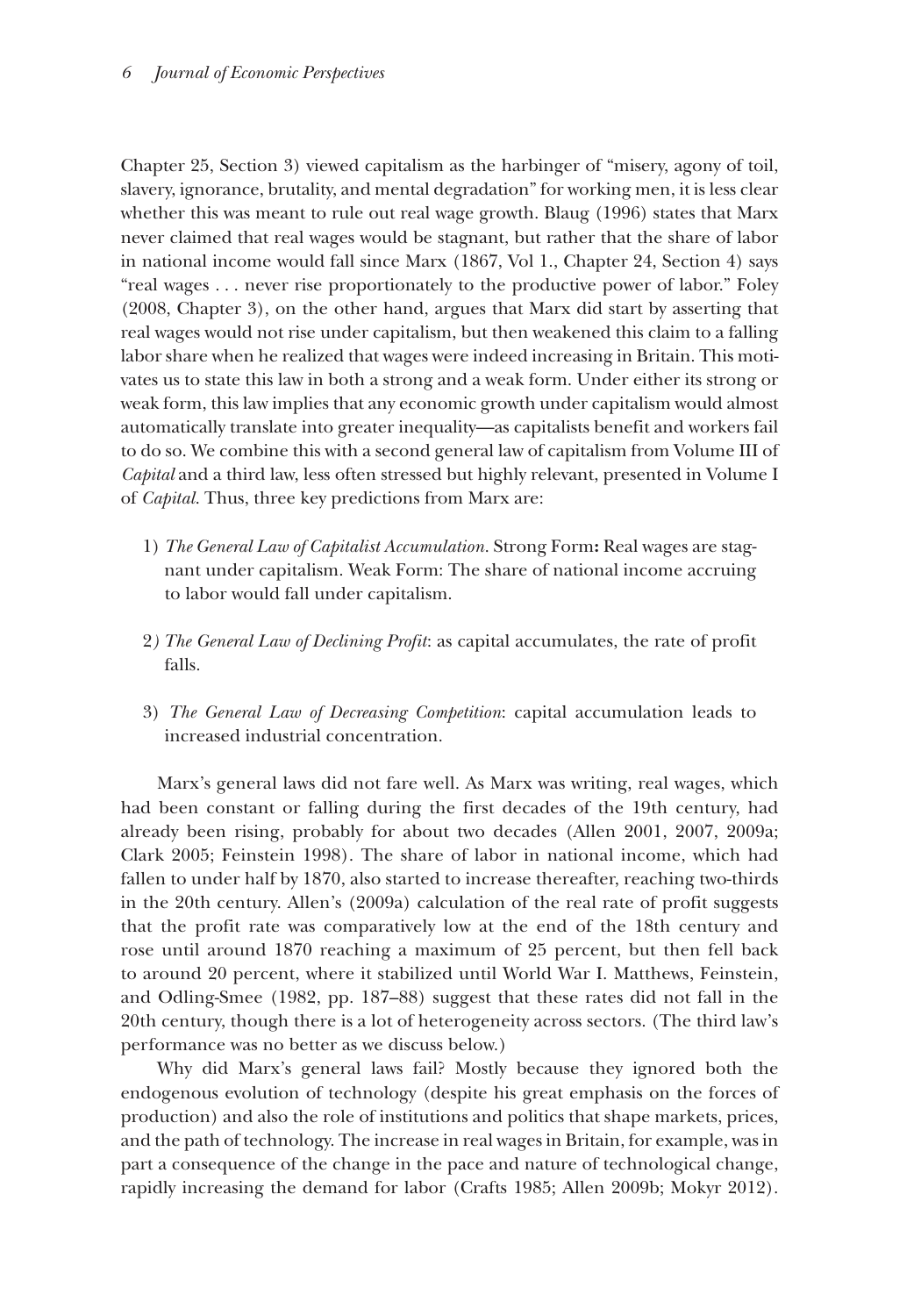The rationalization of property rights, dismantling of monopolies, investment in infrastructure, and the creation of a legal framework for industrial development, including the patent system, were among the institutional changes contributing to rapid technological change and its widespread adoption in the British economy (Acemoglu and Robinson 2012; Mokyr 2012).

The distribution of the gains from new technologies was also shaped by an evolving institutional equilibrium. The Industrial Revolution went hand-in-hand with major political changes, including the development of the state and the Reform Acts of 1832, 1867, and 1884, which transformed British political institutions and the distribution of political power. For example, in 1833 a professional factory inspectorate was set up, enabling the enforcement of legislation on factory employment. The political fallout of the 1832 democratization also led in 1846 to the repeal of the Corn Laws (tariffs limiting imports of lower-priced foreign corn), lowering the price of bread, raising real wages, and simultaneously undermining land rents (Schonhart-Bailey 2006). The Factory Act of 1847 took the radical step of limiting working hours in the textile mills to ten hours per day for women and teenagers. The Reform Act of 1867 led to the abolition of the Masters and Servants Acts in 1875—which had imposed on workers legally enforceable duties of loyalty and obedience, and limited mobility—illustrating the role of pro-worker labor market legislation that increased real wages (Naidu and Yuchtman 2013).

Another telling example is the failure of Marx's third general law in the United States: the prediction of increased industrial concentration. After the end of the US Civil War came the age of the robber barons and the huge concentration of economic ownership and control. By the end of the 1890s, companies such as Du Pont, Eastman Kodak, Standard Oil, and International Harvester came to dominate the economy, in several cases capturing more than 70 percent of their respective markets (Lamoreaux 1985, pp. 3–4). It looked like a Marxian prediction come true—except that this situation was transitory and was duly reversed as popular mobilization, in part triggered by the increase in inequality, changed the political equilibrium and the regulation of industry (Sanders 1999). The power of large corporations started being curtailed with the Interstate Commerce Act of 1887 and then the Sherman Anti-Trust Act of 1890, which were used in the early 20th-century trust-busting efforts against Du Pont, the American Tobacco Company, the Standard Oil Company, and the Northern Securities Company, then controlled by J.P. Morgan. The reforms continued with the completion of the break-up of Standard Oil in 1911; the ratification of the Sixteenth Amendment in 1913, which introduced the income tax; and the Clayton Anti-Trust Act in 1914 and the founding of the Federal Trade Commission. These changes not only stopped further industrial concentration but reversed it (Collins and Preston 1961; Edwards 1975). White (1981) shows that US industrial concentration in the post–World War II period changed little (see White 2002 for an update).

Crucially, the political process that led to the institutional changes transforming the British economy and inequality in the 19th century was not a forgone conclusion. Nor was the rise in inequality in 19th century United States after its Civil War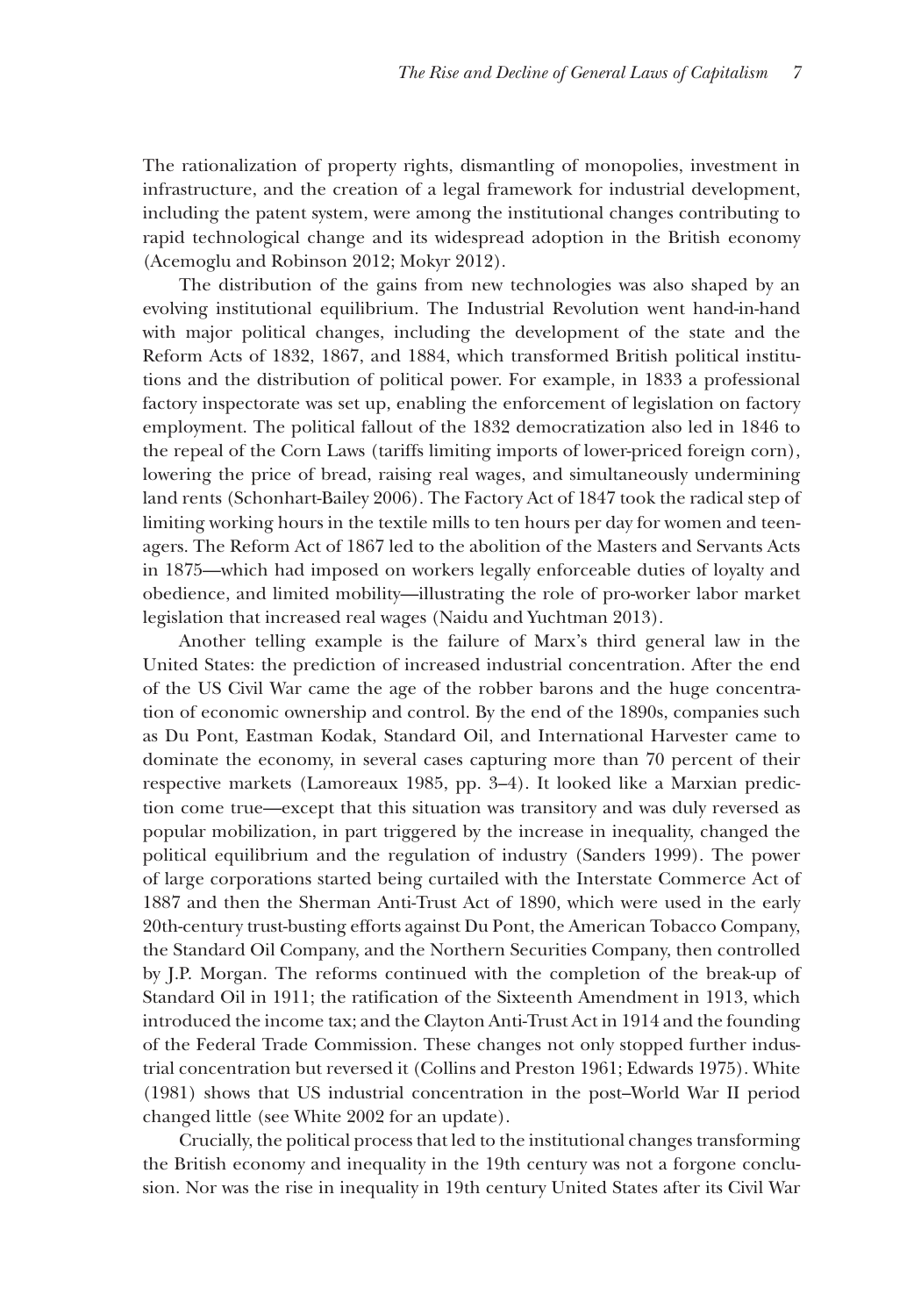an inevitable consequence of capitalism. Its reversal starting in the early 1900s was equally dependent on an evolving institutional equilibrium. In fact, while the power of monopoly and inequality were being curtailed in the United States, inequality continued to increase rapidly in neighboring Mexico under the authoritarian rule of Porfirio Diaz, culminating in revolution and civil war in 1910, and demonstrating the central role of the endogenous and path-dependent institutional dynamics.

Marx's general laws failed for the same reason that previous general laws by other economists also performed poorly. These laws were formulated in an effort to compress the facts and events of their times into a grand theory aiming to be applicable at all times and places, with little reference to institutions and the (partly institutionally determined) changing nature of technology. For example, when David Ricardo published the first edition of *On the Principles of Political Economy and Taxation* in 1817, and predicted that a rising share of national income would accrue to land, he had indeed been living through a period of rapidly rising land rents in Britain. But soon thereafter, the share of national income accruing to land started a monotonic decline, and by the 1870s real rents started a rapid fall, which would last for the next 60 years (Turner, Beckett, and Afton 1999; Clark 2002, 2010).

In short, Marx's general laws, like those before him, failed because they relied on a conception of the economy that did not recognize the endogenous evolution of technology and the role of changing economic and political institutions, shaping both technology and factor prices. In fact, even Marx's emphasis on the defining role of the forces of production, so emblematic of his approach, was often inadequate not only as the engine of history, but also as a description of history, including his paradigmatic example of hand-mills and steam-mils. For example, Bloch (1967) argued persuasively that the hand-mill did not determine the nature of feudal society, nor did the steam-mill determine the character of the post-feudal world.

# **Seeking 21st-Century Laws of Capitalism**

Thomas Piketty is also an economist of his milieu, with his thinking heavily colored by increasing inequality in the Anglo-Saxon world and more recently in continental Europe—and in particular compared to the more equal distribution of labor and total incomes seen in France in the 1980s and 1990s. A large literature in labor economics had done much to document and dissect the increase in inequality that started sometime in the 1970s in the United States (see the surveys and the extensive references to earlier work in Katz and Autor 1999 and Acemoglu and Autor 2011). This literature has demonstrated that the increase in inequality has taken place throughout the income distribution and that it can be explained reasonably well by changes in the supply and demand for skills and in labor market institutions. Piketty and Saez (2003) brought a new and fruitful perspective to this literature by using data from tax returns, confirming and extending the patterns the previous literature had uncovered and placing a heavy emphasis on rising inequality at the very top of the income distribution.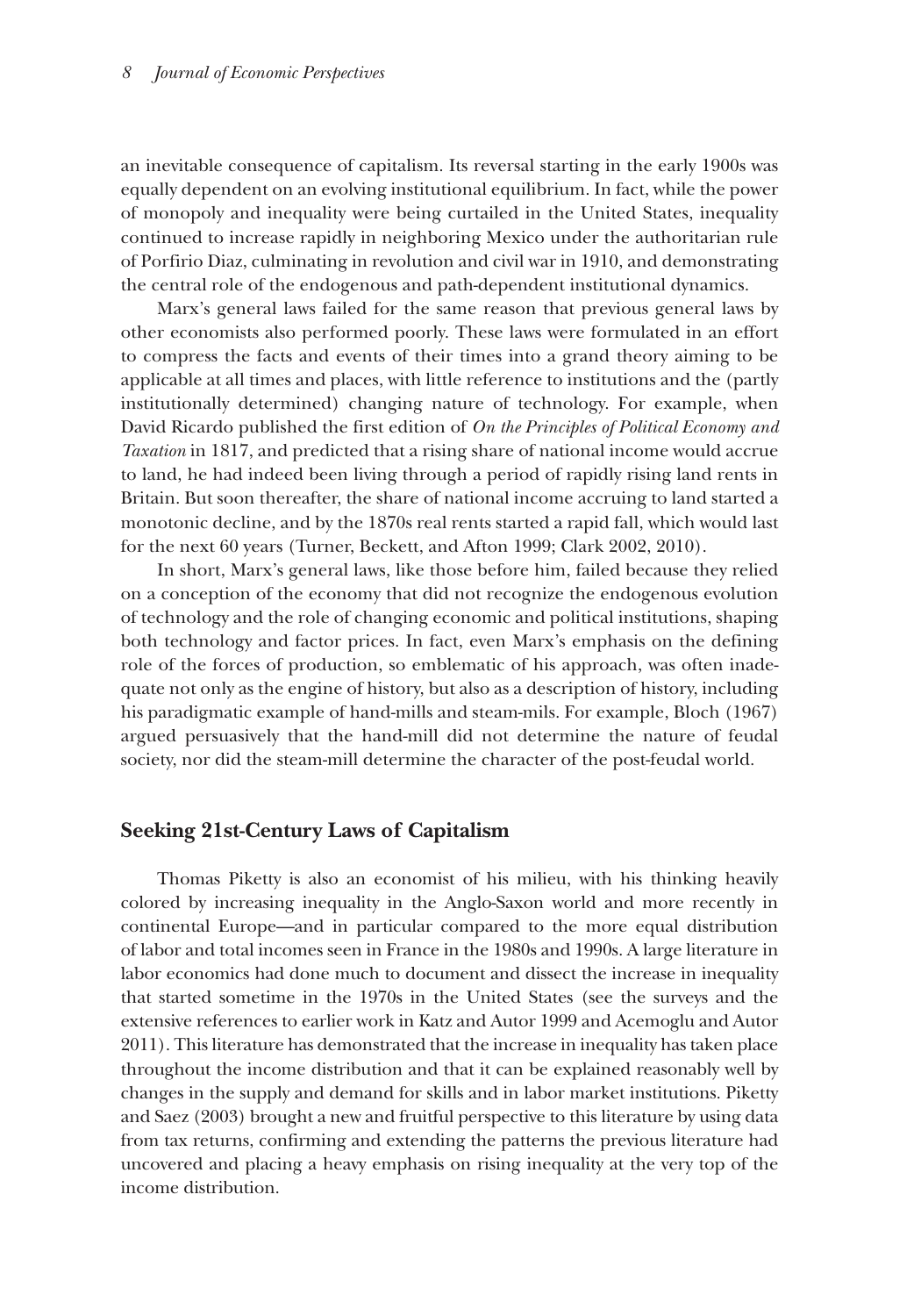In *Capital in the Twenty-first Century*, Piketty goes beyond this empirical and historical approach to offer a theory of the long-run tendencies of capitalism. Though Piketty's data confirm the finding of the previous literature that widening inequality in recent decades, at least in advanced economies, had been driven by rising inequality of labor incomes, his book paints a future dominated by capital income, inherited wealth, and rentier billionaires. The theoretical framework used to reach this conclusion is a mix of Marxian economics with Solow's growth model. Piketty defines capitalism in the same way that Marx does, and has a similarly materialist approach linking the dynamics of capitalism to the ownership of the means of production (in particular capital) and the ironclad nature of technology and exogenous growth dynamics. It is true that Piketty sometimes mentions policies and institutions (for example, the wealth tax and the military and political developments that destroyed capital and reduced the ratio of wealth to income during the first half of the 20th century). But their role is ad hoc. Our argument is that, to explain inequality, these features and their endogenous evolution have to be systematically introduced into the analysis.

This approach shapes Piketty's analysis and predictions about the nature of capitalism. *Capital in the Twenty-first Century* starts by introducing two "fundamental laws," but the more major predictions flow from what Piketty calls a "fundamental force of divergence" (p 351) or sometimes the "fundamental inequality" (p. 25), comparing the (real) interest rate of the economy to the growth rate.

The first fundamental law is just a definition:

capital share of national income = 
$$
r \times (K/Y)
$$
,

where  $r$  is the net real rate of return on capital (which can be viewed as a real interest rate), *K* is the capital stock, and *Y* is GDP (or equivalently, national income as the economy is taken to be closed).

The second fundamental law is slightly more substantial. It states that

$$
K/Y = s/g,
$$

where *s* is the saving rate and  $g$  is the growth rate of GDP. As we explain in the online Appendix (available with this paper at http://e-jep.org), a version of this law does indeed follow readily from the steady state of a Solow-type model of economic growth (but see Krusell and Smith 2014; Ray 2014). At an intuitive level, the growth rate of the capital stock *K* will be given by net investment, which in a closed economy will be equal to saving, *sY*. Thus, the ratio *K*/*Y* will reflect the ratio "change in *K* to change in *Y*" over time due to economic growth, which is  $s/g$ .

Let us follow Piketty here and combine these two fundamental laws to obtain

capital share of national income =  $r \times (s/g)$ .

Piketty posits that, even as *g* changes, *r* and *s* can be taken to be approximate constants (or at least that they will not change as much as *g*). This then leads to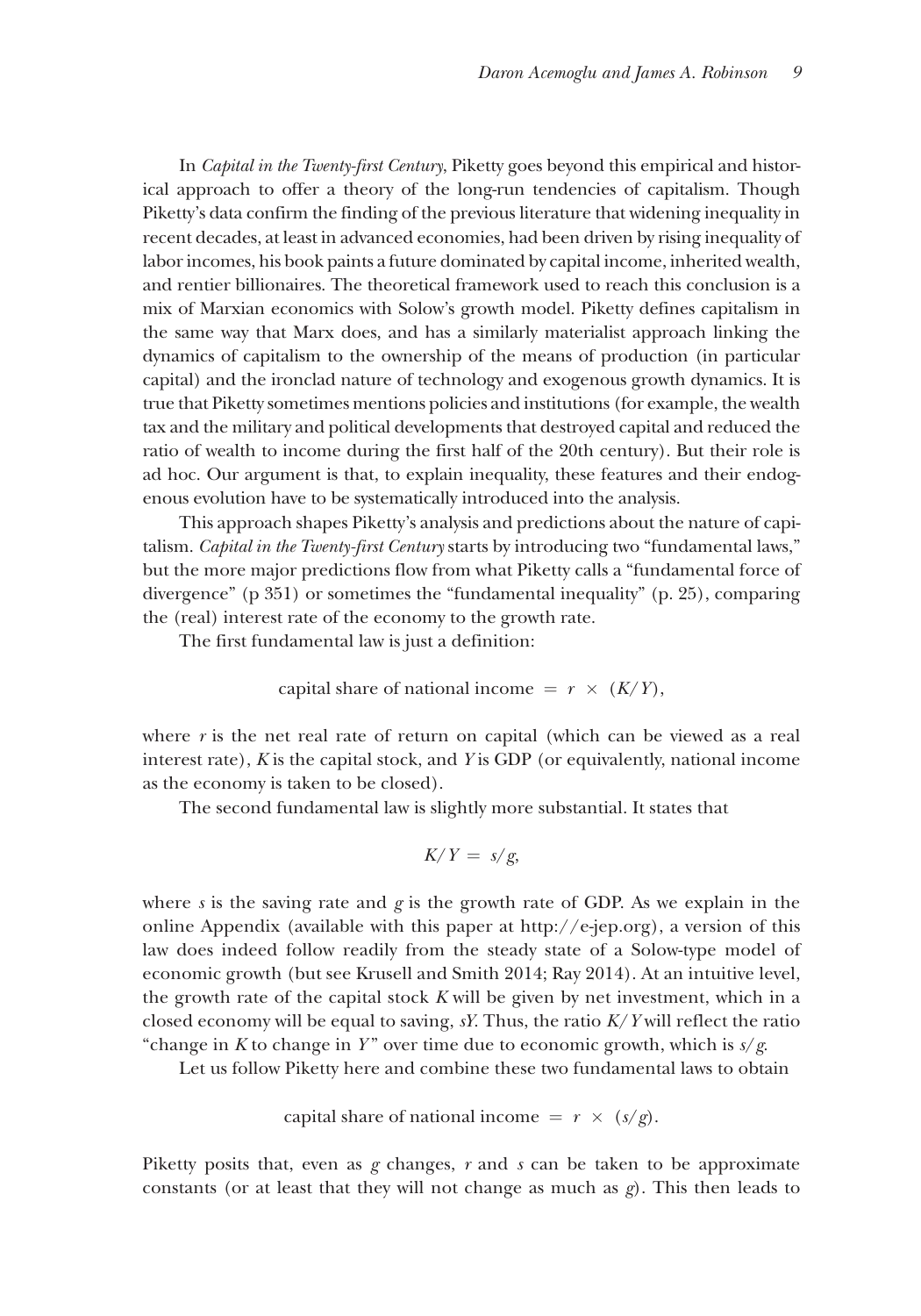what can be thought of as his first general law, that when growth is lower, the capital share of national income will be higher.

This first law is not as compelling as one might at first think, however. After all, one must consider whether a change in the growth rate *g* might also alter the saving rate *s* or the rate of return *r*, because these are all endogenous variables that are linked in standard models of economic growth. Piketty argues that *r* should not change much in response to a decline in *g* because the elasticity of substitution between capital and labor is high, resulting in an increase in the capital share of national income.<sup>2</sup>

However, the vast majority of existing estimates indicate a short-run elasticity of substitution significantly less than one (for example, Hamermesh 1993; Mairesse, Hall, and Mulkay 1999; Chirinko, Fazzari, and Meyer 1999; Krusell, Ohanian, Rios-Rull, and Violante 2000; Chirinko 1993; Antràs 2004; Klump, McAdam, and Willman 2007; Oberfield and Raval 2014). This is also the plausible case on intuitive grounds: given technology, the ability to substitute capital for labor would be limited (for example, if you reduce labor to zero, for a given production process, one would expect output to fall to zero also). Though this elasticity could be higher in longer horizons, Chirinko (2008) and Chirinko and Mallick (2014) find it to be significantly less than one also in the long run. One reason why the long-run elasticity of substitution might be greater than one is the endogeneity of technology (for example, Acemoglu 2002, 2003). In this context, it is worth noting that the only recent paper estimating an elasticity of substitution greater than one, Karabarbounis and Neiman (2014), uses long-run cross-country variation related to changes in investment prices, making their estimates much more likely to correspond to endogenous-technology elasticities. Nevertheless, as Rognlie (2014) points out, even an elasticity of substitution significantly greater than one would not be sufficient to yield the conclusions that Piketty reaches.

Moreover, though it is true that there has been a rise in the capital share of national income, this does not seem to be related to the forces emphasized in *Capital in the Twenty-First Century*. In particular, Bonnet, Bono, Chapelle, and Wasmer (2014) demonstrate that this rise in the capital share is due to housing and the increased price of real estate, shedding doubt on the mechanism Piketty emphasizes.

The second general law of *Capital in the Twenty-First Century* is formulated as

 $r > g$ 

stating that the (real) interest rate exceeds the growth rate of the economy. Theoretically, in an economy with an exogenous saving rate, or with overlapping generations (for example, Samuelson 1958; Diamond 1965), or with incomplete markets

<span id="page-7-0"></span><sup>&</sup>lt;sup>2</sup> However, the interest rate and the growth rate are linked from both the household side and the production side. For example, with a representative household, we have that  $r = \theta g + \rho$ , where  $\theta$  is the inverse of the intertemporal elasticity of substitution and  $\rho$  is the discount rate. The fact that the representative household assumption may not be a good approximation to reality does not imply that *r* is independent of *g*. On the production side, *g* affects *r* through its impact on the capital stock, and it is the second channel that depends on the elasticity of substitution between capital and labor.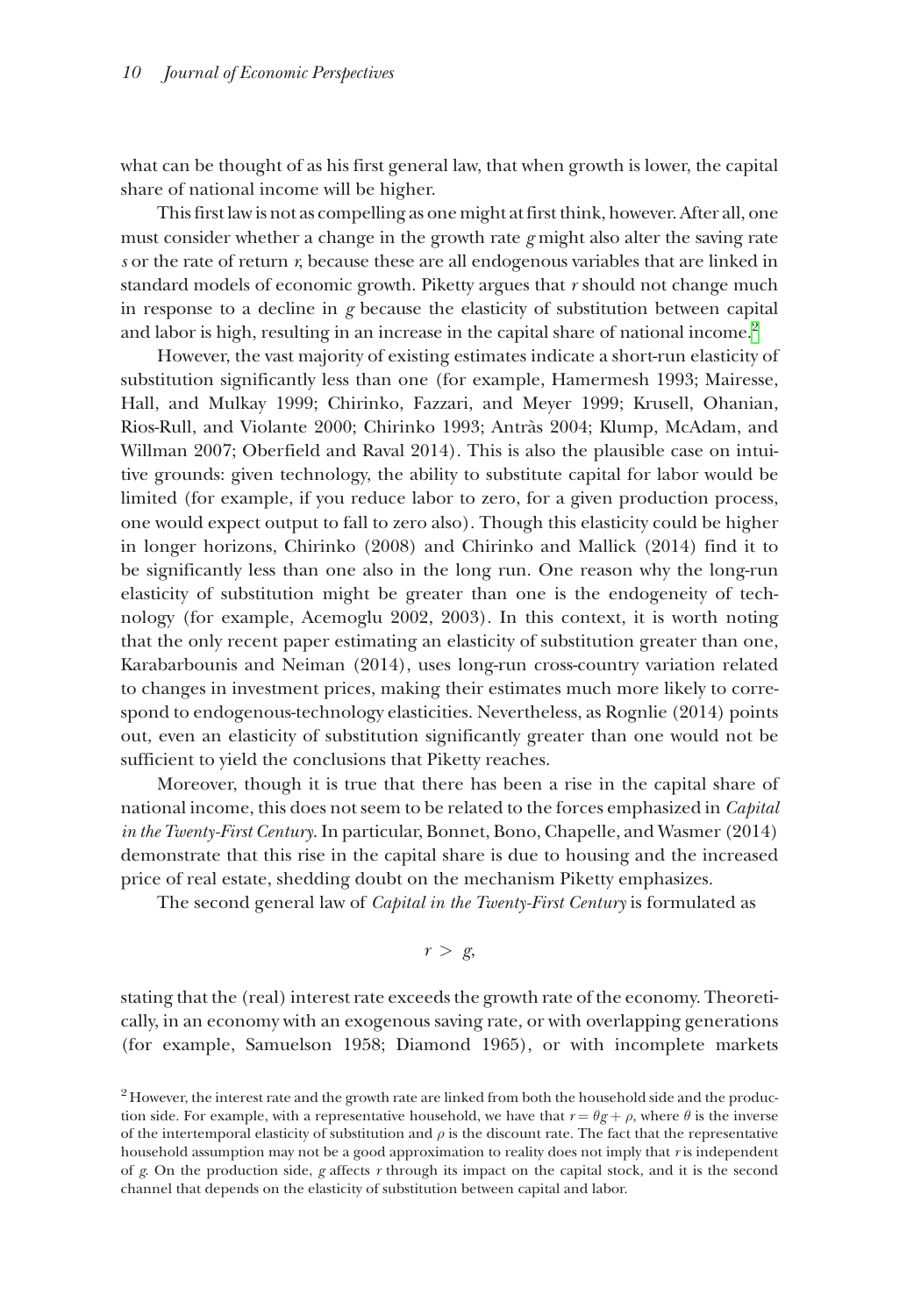(for example, Bewley 1986; Aiyagari 1994), the interest rate need not exceed the growth rate. It will do so in an economy that is *dynamically efficient*, meaning in an economy in which it is impossible to increase the consumption at all dates (thus achieving a Pareto improvement). Whether an economy is dynamically efficient is an empirical matter—for example, Geerolf (2013) suggests that several OECD economies might be dynamically inefficient—and dynamic inefficiency becomes more likely when the capital-output ratio is very high as *Capital in the Twenty-first Century* predicts it to be in the future.

Finally, Piketty's third and most important general law is that whenever  $r > g$ , there will be a tendency for inequality to rise. This is because capital income will tend to increase at the rate of interest, *r*, while national income (and the income of noncapitalists) increases at the rate *g*. Because capital income is unequally distributed, this will translate into a capital-driven increase in inequality, taking us back to the age of Jane Austen and Honoré Balzac. In the words of Piketty (pp. 25–26): "This fundamental inequality  $[r > g]$  will play a crucial role in this book. In a sense, it sums up the overall logic of my conclusions. When the rate of return on capital significantly exceeds the growth rate of the economy, then it logically follows that inherited wealth grows faster than output and income."

He elaborates on this point later, writing: "The primary reason for the hyperconcentration of wealth in traditional agrarian societies and to a large extent in all societies prior to World War I is that these were low-growth societies in which [sic] the rate of return on capital was markedly and durably higher than the rate of growth" (p. 351). Based on this, he proposes an explanation for the rise in inequality over the next several decades: "The reason why wealth today is not as unequally distributed as in the past is simply that not enough time has passed since  $1945$ " (p. [3](#page-8-0)72).<sup>3</sup>

As with the first two general laws, there are things to quibble with in the pure economics of the third general law. First, as already mentioned, the emphasis on  $r - g$ sits somewhat uneasily with the central role that labor income has played in the rise in inequality. Second, as we show in the online Appendix,  $r > g$  is fully consistent with constant or even declining inequality. Third,  $r - g$  cannot be taken as a primitive on which to make future forecasts, as both the interest rate and the growth rate will adjust to changes in policy, technology, and the capital stock. Finally, in the presence of a modest amount of social mobility, even very large values of  $r - g$  do not lead to divergence at the top of the distribution (again, as we show in the online Appendix).

But our major argument is about what the emphasis on  $r > g$  leaves out: institutions and politics. Piketty largely dismisses the importance of institutions against the

<span id="page-8-0"></span><sup>&</sup>lt;sup>3</sup> It is unclear whether  $r > g$  is a force towards divergence of incomes across the distribution of income, or towards convergence to a new and more unequal distribution of income. In many places, including those we have already quoted, Piketty talks of divergence. But elsewhere, the prediction is formulated differently, for example, when he writes: "With the aid of a fairly simple mathematical model, one can show that for a given structure of . . . [economic and demographic shocks]. . ., the distribution of wealth tends towards a long-run equilibrium and that the equilibrium level of inequality is an increasing function of the gap  $r - g$  between the rate of return on capital and the growth rate" (p. 364). In the online Appendix, we discuss a variety of economic models linking *r* − *g* to inequality.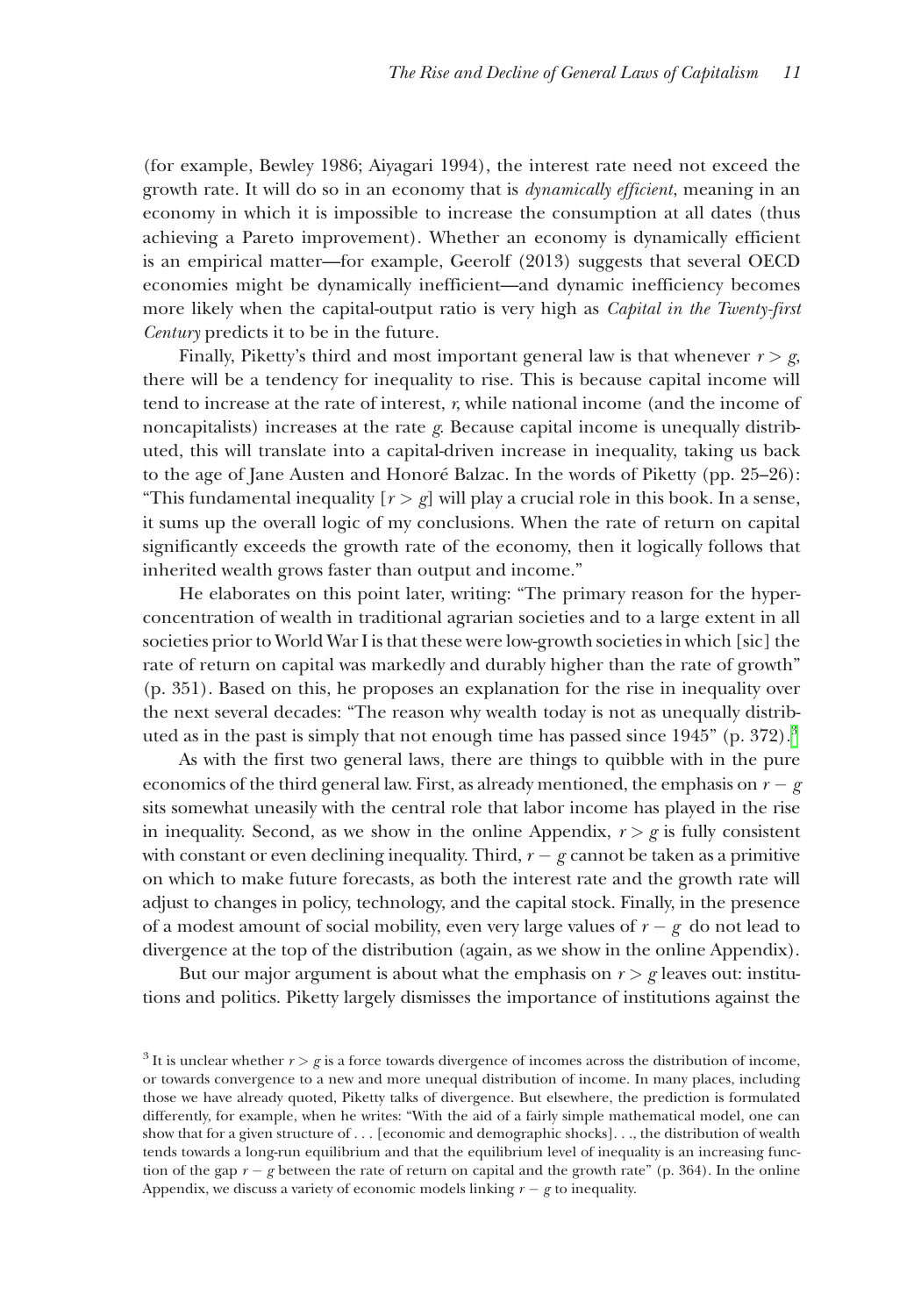crushing force of the fundamental inequality, writing that "the fundamental inequality  $r > g$  can explain the very high level of capital inequality observed in the 19th century, and thus in a sense the failure of the French Revolution. The formal nature of the regime was of little moment compared with the inequality  $r > g''$  (p. 365). In passing, we should note that the available empirical evidence suggests that the French Revolution not only led to a decrease in inequality (Morrisson and Snyder 2000), but also profoundly changed the path of institutional equilibria and economic growth in Europe (Acemoglu, Cantoni, Johnson, and Robinson 2011).

If the history of grand pronouncements of the general laws of capitalism repeats itself—perhaps first as tragedy and then farce as Marx colorfully put it—then we may expect the same sort of frustration with Piketty's sweeping predictions as they fail to come true, in the same way that those of Ricardo and Marx similarly failed in the past. We next provide evidence suggesting that this is in fact quite likely as the existing evidence goes against these predictions.

# **Cross-Country Data on** *r* **>** *g* **and Top-Level Inequality**

The major contribution of Piketty, often together with Emmanuel Saez, has been to bring to the table a huge amount of new data on inequality (Piketty and Saez 2003). The reader may come away from these data presented at length in Piketty's book with the impression that the evidence supporting his proposed laws of capitalism is overwhelming. However, Piketty does not present even basic correlations between *r* − *g* and changes in inequality, much less any explicit evidence of a causal effect. Therefore, as a first step we show that the data provide little support for the general laws of capitalism he advances.

We begin by using as a dependent variable the top 1 percent share (see Alvaredo, Atkinson, Piketty, and Saez's World Top Incomes Database at http:// topincomes.parisschoolofeconomics.eu/). We combine this variable with GDP data from Madison's dataset. For the first part of our analysis, we do not use explicit data on interest rates, which gives us an unbalanced panel spanning 1870–2012. For the rest of our analysis, our panel covers the post–World War II period and uses GDP data from the Penn World Tables.<sup>[4](#page-9-0)</sup>

<span id="page-9-0"></span><sup>&</sup>lt;sup>4</sup> The number of countries varies depending on the measure of the interest rate used and specification. In columns 1–3 panel A, we have 27 countries: Argentina, Australia, Canada, China, Colombia, Denmark, Finland, France, Germany, India, Indonesia, Ireland, Italy, Japan, Malaysia, Mauritius, Netherlands, New Zealand, Norway, Portugal, Singapore, South Africa, Spain, Sweden, Switzerland, United Kingdom, and United States. In column 2 panel B, we lose China and Colombia, and additionally Portugal in column 3. In column 4 panel A, we lose the non-OECD countries, China, Colombia, India, Indonesia, Malaysia, Mauritius, and Singapore relative to columns 1–3, and additionally Germany in columns 5 and 6. In panel B, we additionally lose Portugal in columns 4 and 5, and Portugal and Germany in column 6. In column 7 panel B, we have Uruguay in addition to the 27 countries in column 1. In columns 8 and 9, we lose Germany and Uruguay. In panel B, we lose Uruguay in column 7 relative to panel A, and additionally China and Colombia in column 8, and Argentina, China, Colombia, Indonesia, and Portugal in column 9.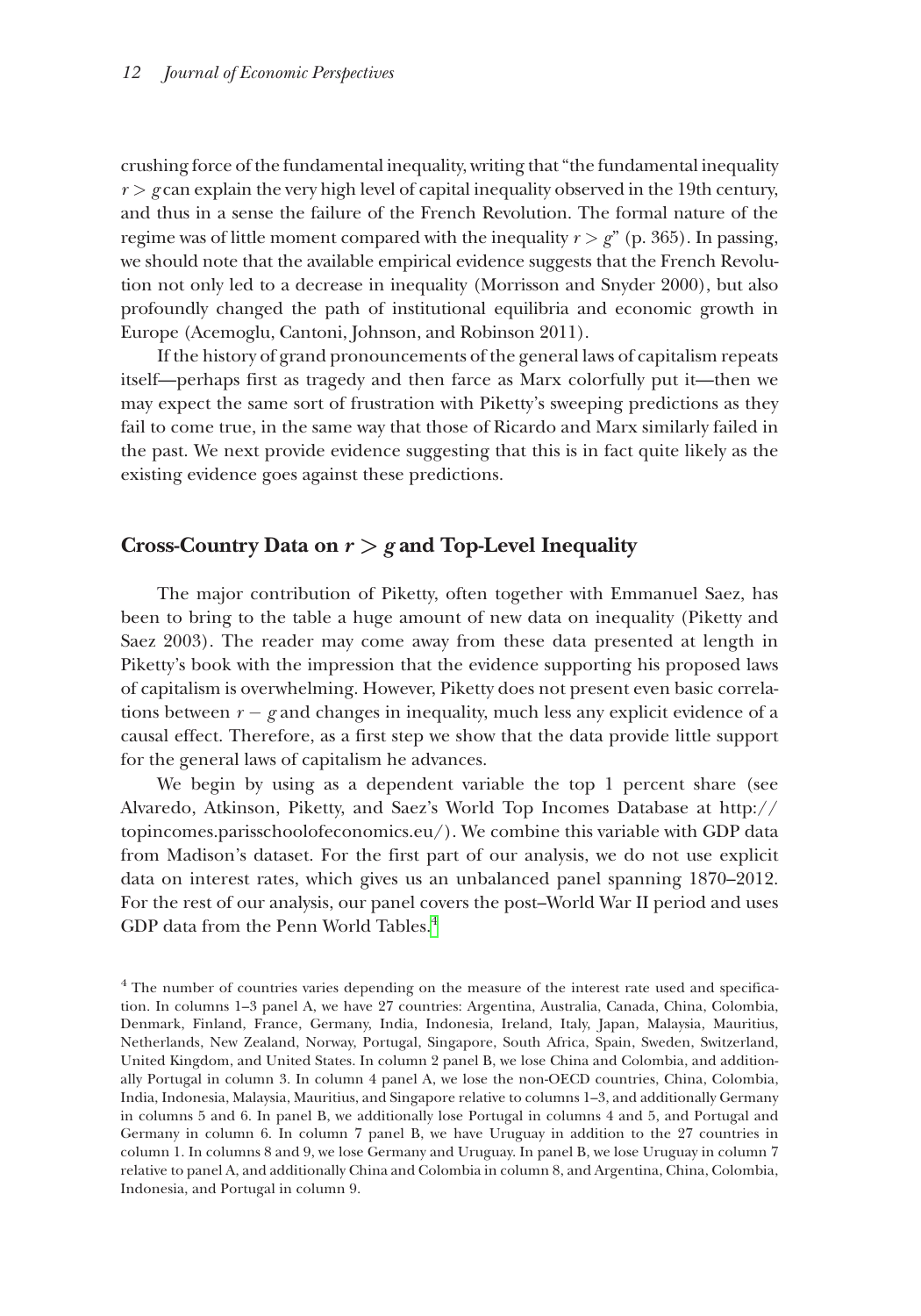[Table 1](#page-11-0) reports regressions using three different measures of  $r - g$ . First, we assume that all capital markets are open and all of the countries in the sample have the same (possibly time-varying) interest rate. Under this assumption, cross-country variation in *r* − *g* will arise only because of variation in the growth rate, *g*. The first three columns in panel A of this table then simply exploit variation in *g* using annual data (that is, we set  $r - g = -g$  by normalizing  $r = 0$ ). Throughout, the standard errors are corrected for arbitrary heteroskedasticity and serial correlation at the country level; and because the number of countries is small (varying between 18 and 28), they are computed using the pairs-cluster bootstrap procedure proposed by Cameron, Gelbach, and Miller (2008), which has better finite-sample properties than the commonly used clustered standard errors. (The same results with "traditional" standard errors that assume no heteroskedasticity and residual serial correlation are reported in Appendix Table A1 and show very similar patterns.) In column 1, we look at the relationship between annual top 1 percent share and annual growth in a specification that includes a full set of year dummies and country dummies—so that the pure time-series variation at the world level is purged by year dummies and none of the results rely on cross-country comparisons. Piketty's theory predicts a positive and significant coefficient on this measure of  $r - g$ : that is, in countries with higher *g*, the incomes of the bottom 99 percent will grow more, limiting the top 1 percent share.<sup>5</sup> Instead, we find a negative estimate that is statistically insignificant.

In column 2, we include five annual lags of top 1 percent share on the right-hand side to model the significant amount of persistence in measures of inequality. Though specifications that include the lagged dependent variable on the right-hand side are potentially subject to the Nickell (1981) bias, given the length of the panel here this is unlikely to be an issue (since this bias disappears as the time dimension becomes large). The test at the bottom of the table shows that lagged top 1 percent share is indeed highly significant. In this case, the impact of  $r - g$  is negative and significant at 10 percent—the opposite of the prediction of *Capital in the Twenty-First Century*. Column 3 includes five annual lags of GDP as well as five lags of top 1 percent share simultaneously. There is once more no evidence of a positive impact of  $r - g$  on top inequality. On the contrary, the relationship is again negative, as shown by the first lag and also by the long-run cumulative effect reported at the bottom.

What matters for inequality may not be annual or five-year variations exploited in panel A, but longer-term swings in  $r - g$ . Panel B investigates this possibility by looking at 10-year (columns 1, 2, 4, 5, 7, 8) and 20-year data (columns 3, 6, 9).<sup>6</sup>

<span id="page-10-0"></span> $^5$  With returns to capital determined in the global economy, that is,  $r_{it} = r_t$  (where *i* refers to country and  $t$  the time period), variation in  $r_t$  is fully absorbed by the time effects in these regression models, making the  $r = 0$  normalization without any loss of generality. Note, however, that what determines the dynamics of inequality in a country according to Piketty's general law is that country's growth rate, supporting the methodology here, which exploits country-specific variation in growth rates (conditional on country and time fixed effects).

<span id="page-10-1"></span> $^6$  To avoid the mechanical serial correlation that would arise from averaging the dependent variable, we take the top 1 percent share observations every 10 or 20 years. If an observation is missing at those dates and there exists an observation within plus or minus two years, we use these neighboring observations. The results are very similar with averaging.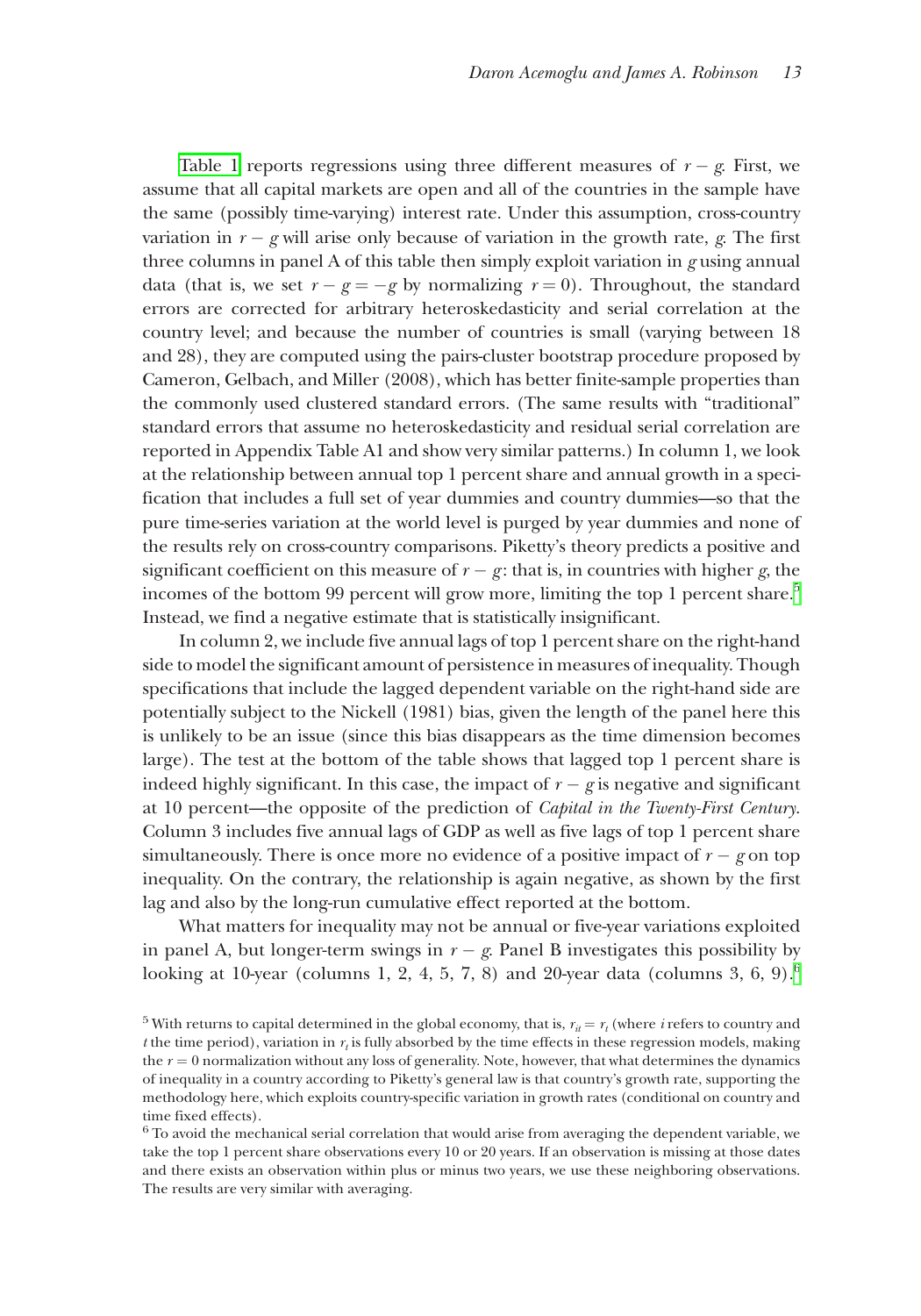# <span id="page-11-0"></span>*Table 1* **Regression Coefficients of Different Proxies of**  $r - g$

|                                                                        | No cross-country variation in r |                      |                      | OECD data on interest rates |                                        |                     | $r = MPK - \delta$ |                     |                     |
|------------------------------------------------------------------------|---------------------------------|----------------------|----------------------|-----------------------------|----------------------------------------|---------------------|--------------------|---------------------|---------------------|
|                                                                        | (1)                             | (2)                  | (3)                  | (4)                         | (5)                                    | (6)                 | (7)                | (8)                 | (9)                 |
| Panel A: Estimates using annual panel                                  |                                 |                      |                      |                             |                                        |                     |                    |                     |                     |
| Estimate of $r - g$ at t                                               | $-0.006$<br>(0.012)             | $-0.018*$<br>(0.010) | $-0.018*$<br>(0.011) | (0.027)                     | $-0.066** -0.038** -0.040*$<br>(0.017) | (0.021)             | 0.029<br>(0.033)   | $-0.004$<br>(0.009) | $-0.011$<br>(0.008) |
| Estimate of $r - g$ at<br>$t-1$                                        |                                 |                      | 0.001<br>(0.009)     |                             |                                        | $-0.003$<br>(0.015) |                    |                     | 0.005<br>(0.014)    |
| Estimate of $r - g$ at<br>$t-2$                                        |                                 |                      | 0.005<br>(0.008)     |                             |                                        | 0.010<br>(0.019)    |                    |                     | $-0.012$<br>(0.008) |
| Estimate of $r - g$ at<br>$t-3$                                        |                                 |                      | $-0.002$<br>(0.008)  |                             |                                        | $-0.012$<br>(0.024) |                    |                     | $0.014*$<br>(0.008) |
| Estimate of $r - g$ at<br>$t-4$                                        |                                 |                      | $-0.005$<br>(0.007)  |                             |                                        | $-0.005$<br>(0.013) |                    |                     | 0.006<br>(0.010)    |
| Joint significance of<br>lags [ $p$ -value]                            |                                 |                      | 4.55<br>[0.47]       |                             |                                        | 7.47<br>[0.19]      |                    |                     | 12.40<br>[0.03]     |
| Long-run effect<br>[ $p$ -value estimate > 0]                          |                                 | $-0.16$<br>[0.13]    | $-0.18$<br>[0.15]    |                             | $-0.39$<br>[0.29]                      | $-0.47$<br>[0.34]   |                    | $-0.04$<br>[0.68]   | 0.03<br>[0.89]      |
| Persistence of top<br>1 percent share<br>[ $p$ -value estimate $< 1$ ] |                                 | 0.89<br>[0.00]       | 0.89<br>[0.00]       |                             | 0.90<br>[0.31]                         | 0.89<br>[0.30]      |                    | 0.90<br>[0.11]      | 0.92<br>[0.18]      |
| Observations<br>Countries                                              | 1,646<br>27                     | 1,233<br>27          | 1,226<br>27          | 627<br>19                   | 520<br>18                              | 470<br>18           | 1,162<br>28        | 905<br>26           | 860<br>26           |

*(dependent variable is the top 1 percent share of national income)*

*(continued)*

These specifications do not provide any evidence of a positive relationship between this measure of  $r - g$  and top 1 percent share either.

In columns 4–6 in panel A, we work with a different measure of  $r - g$  based on the realized interest rate constructed from data on nominal yields of long-term government bonds and inflation rates from the OECD. The relationship is again negative and now statistically significant at 5 percent in columns 4 and 5, and at 10 percent in column 6. In panel B, when we use 10- and 20-year panels, the relationship continues to be negative but is now statistically insignificant.

One concern with the results in columns 4–6 is that the relevant interest rate for the very rich may not be the one for long-term government bonds. Motivated by this possibility, columns 7–9 utilize the procedure proposed by Caselli and Feyrer (2007) to estimate the economy-wide marginal product of capital minus the depreciation rate using data on aggregate factors of production, and construct *r* − *g* using these estimates. Now the relationship is more unstable. In some specifications it becomes positive but is never statistically significant.

Appendix Tables A2 and A3 show that these results are robust to including, additionally, GDP per capita (as another control for the business cycle and its impact on the top 1 percent share), population growth, and country-specific trends, and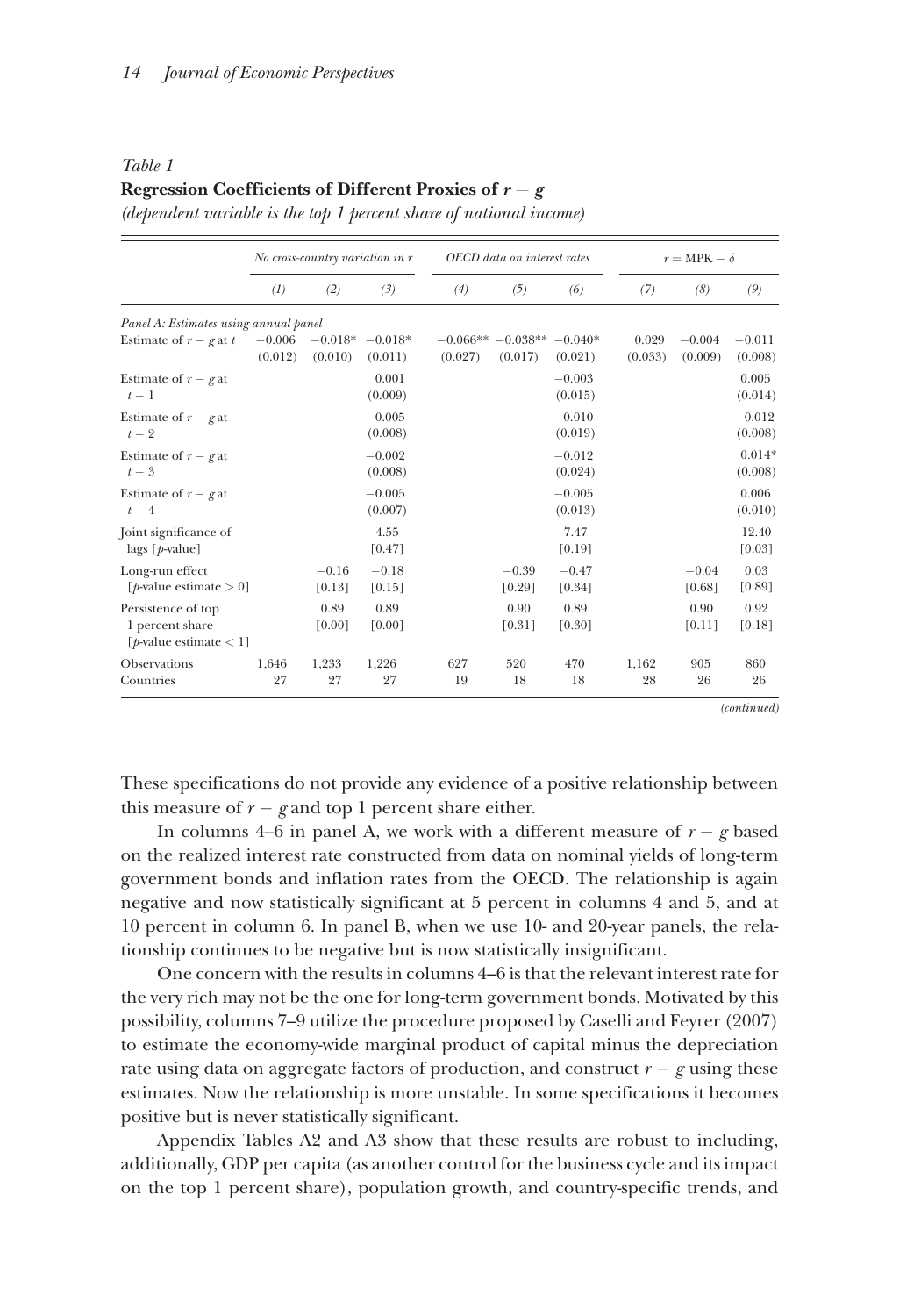|                                                                                                  | No cross-country variation in r |                     |                     | OECD data on interest rates |                     |                     | $r = MPK - \delta$ |                  |                  |
|--------------------------------------------------------------------------------------------------|---------------------------------|---------------------|---------------------|-----------------------------|---------------------|---------------------|--------------------|------------------|------------------|
|                                                                                                  | $\left(1\right)$                | (2)                 | (3)                 | (4)                         | (5)                 | (6)                 | (7)                | (8)              | (9)              |
| Panel B: Estimates using 10-year (columns 1, 2, 4, 5, 7, 8) and 20-year (columns 3, 6, 9) panels |                                 |                     |                     |                             |                     |                     |                    |                  |                  |
| Average $r - g$                                                                                  | 0.055<br>(0.110)                | $-0.036$<br>(0.118) | $-0.252$<br>(0.269) | $-0.114$<br>(0.138)         | $-0.121$<br>(0.132) | $-0.110$<br>(0.320) | 0.069<br>(0.118)   | 0.148<br>(0.100) | 0.238<br>(0.164) |
| Long-run effect<br>[ $p$ -value estimate > 0]                                                    |                                 | $-0.05$<br>$[0.76]$ |                     |                             | $-0.25$<br>[0.44]   |                     |                    | 0.29<br>[0.22]   |                  |
| Persistence of top<br>1 percent share<br>[ $p$ -value estimate $< 1$ ]                           |                                 | 0.32<br>[0.00]      |                     |                             | 0.52<br>[0.02]      |                     |                    | 0.48<br>[0.00]   |                  |
| Observations<br>Countries                                                                        | 213<br>27                       | 181<br>25           | 106<br>24           | 82<br>18                    | 80<br>18            | 43<br>17            | 135<br>27          | 124<br>25        | 61<br>22         |

*Notes:* The table presents estimates of different proxies of  $r - g$  on the top 1 percent share of national income. The dependent variable is available from 1871 onwards for the countries covered in the World Top Incomes Database. We use different proxies of *r* − *g* : Columns 1 to 3 use growth rates from Madisson, and assume no variation in real interest rates across countries. These data are available from 1870 onwards. Columns 4 to 6 use real interest rates computed by subtracting realized inflation from nominal yields on long-term government bonds, and growth rates from the Penn World Tables. These data are only available since 1955 for OECD countries. Columns 7 to 9 use  $r = MPK - \delta$ , constructed as explained in the text using data from the Penn World Tables, and growth rates from the Penn World Tables. These data are available for 1950 onwards. Panel A uses an unbalanced yearly panel. Columns 2, 5, and 8 add five lags of the dependent variable and report the estimated persistence of the top 1 percent share of national income and the estimated long run effect of *r* − *g* on the dependent variable. Columns 3, 6, and 9 add four lags of *r* − *g* on the right-hand side, and also report the long-run effect of a permanent increase of 1 percent in  $r - g$  and a test for the joint significance of these lags (with its corresponding  $\chi^2$  statistic and *p*-value). Panel B uses an unbalanced panel with observations every 10 years or 20 years (columns 3, 6, 9). Columns 1, 2, 4, 5, 7, and 8 present estimates from a regression of the top 1 percent share of national income at the end of each decade in the sample (that is, 1880, 1890, . . ., 2010, depending on data availability) on the average  $r - g$  during the decade. Columns 2, 5, and 8 add one lag of the dependent variable on the right-hand side. Finally, columns 3, 6, and 9 present estimates from a regression of the top 1 percent share of national income at the end of each 20-year period in the sample (that is, 1890, 1910, . . ., 2010, depending on data availability) on the average *r* − *g* during the period. All specifications include a full set of country and year fixed effects. Standard errors allowing for arbitrary heteroskedasticity and serial correlation of residuals at the country level are computed using the pairs-cluster bootstrap procedure proposed by Cameron, Gelbach, and Miller (2008) and are reported in parentheses. \*, \*\*, and \*\*\* indicate 10, 5, and 1 percent levels of significance, respectively.

to the use of the top 5 percent measure of inequality as the dependent variable. Appendix Table A4 verifies that the results are similar if we limit the analysis to a common sample consisting of OECD countries since 1950, and Appendix Table A5 shows that focusing on the capital share of national income, rather than the top 1 percent share, leads to a similar set of results, providing no consistent evidence of an impact from  $r - g$  to inequality.<sup>[7](#page-12-0)</sup>

<span id="page-12-0"></span><sup>7</sup> This table uses two alternative measures of the capital share of national income from the Penn World Tables and from the OECD. We do not present regressions using the marginal product of capital from Caselli and Feyrer (2007) as this measure is computed using the capital share of national income, making it mechanically correlated with the dependent variable in this table.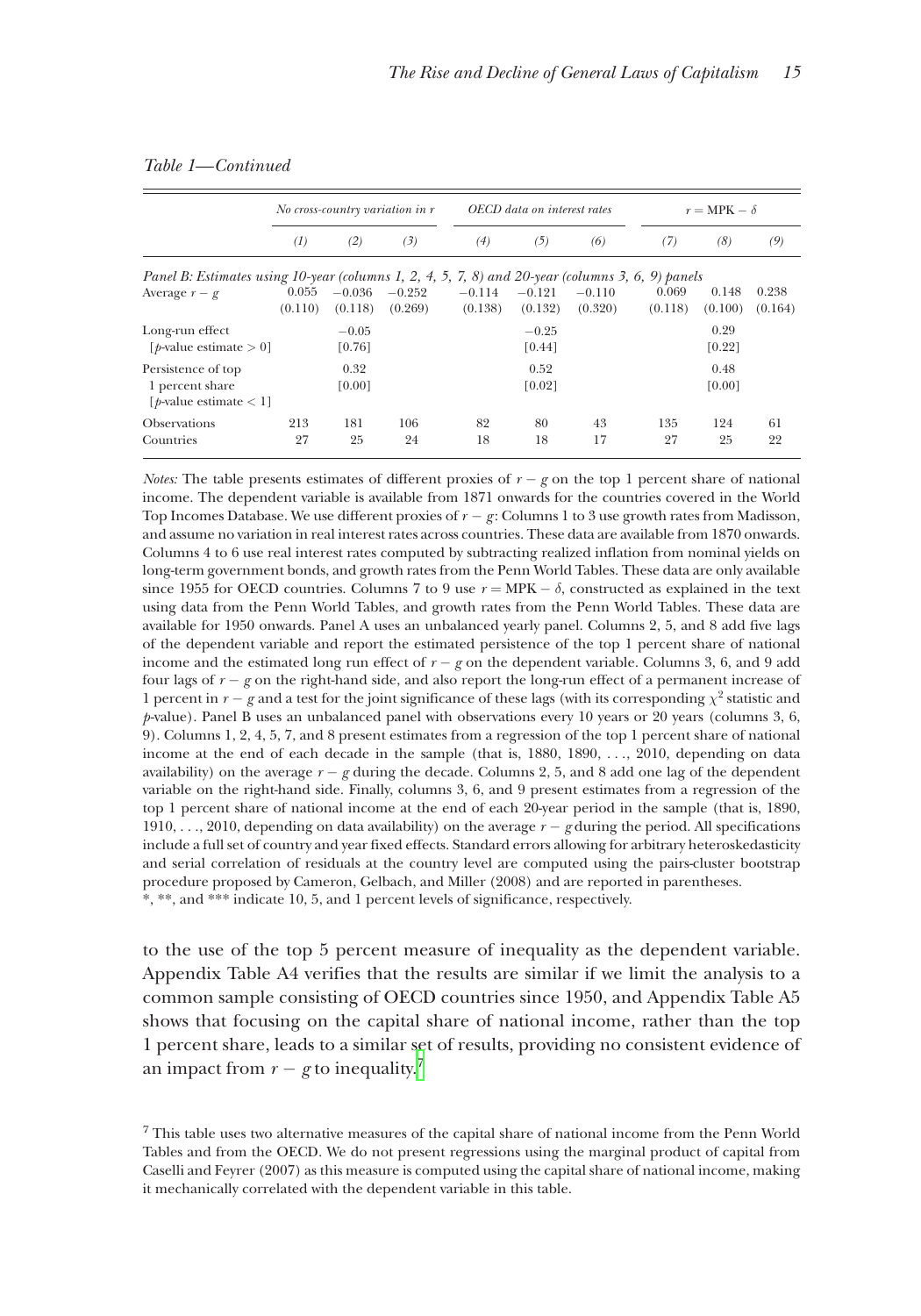Although this evidence is tentative and obviously we are not pretending to estimate any sort of causal relationship between  $r - g$  and the top 1 percent share, it is quite striking that such basic conditional correlations provide no support for the central emphasis of *Capital in the Twenty-first Century.*[8](#page-13-0) This is not to say that a higher *r* is not a force towards greater inequality in society—it probably is. It is just that there are many other forces promoting inequality and our regressions suggest that, at least in a correlational sense, these are quantitatively more important than  $r - g$ .

## **A Tale of Two Inequalities: Sweden and South Africa**

We now use the histories of inequality during the 20th century in Sweden and South Africa to illustrate how the dynamics of inequality appear linked to the institutional paths of these societies—rather than to the forces of  $r > g$ . In addition, these cases illustrate that the share of national income going to the top 0.1 percent or top 1 percent can give a distorted view of what is actually happening to inequality more broadly. Indeed, this focus on inequality at the top inevitably leads to a lesser and insufficient focus on what is taking place in the middle or the bottom of the income distribution.

[Figure 1](#page-14-0) shows the evolution of the share of the top 1 percent in national income in Sweden and South Africa since the early 20th century. There are of course some differences. Sweden started out with a higher top 1 percent share than South Africa, but its top 1 percent share fell faster, especially following World War I. The recent increase in the top 1 percent also starts earlier in Sweden and is less pronounced than what we see in South Africa in the 1990s and 2000s. But in broad terms, the top 1 percent share behaves similarly in the two countries, starting high, then falling almost monotonically until the 1980s, and then turning up. Such common dynamics for the top 1 percent share in two such different countries—a former colony with a history of coerced labor and land expropriation, ruled for much of the 20th century by a racist white minority, on the one hand, and the birthplace of European social democracy, on the other—would seem to bolster Piketty's case that the general laws of capitalism explain the big swings of inequality, with little reference to institutions and politics. Perhaps one could even claim, as in Piketty's example of the French Revolution, that the effects of apartheid and social democracy are trifling details against the fundamental force of *r* > *g*.

Except that the reality is rather different. In South Africa, for example, the institutionalization of white dominance after 1910 quickly led to the Native Land Act in 1913 which allocated 93 percent of the land to the "white economy" while

<span id="page-13-0"></span><sup>8</sup> One important caveat is that the ex post negative returns that may have resulted from stock market crashes and wars are not in our sample, because our estimates for *r* are from the post–World War II sample. Nevertheless, if  $r - g$  is indeed a fundamental force towards greater inequality, we should see its impact during the last 60 years also.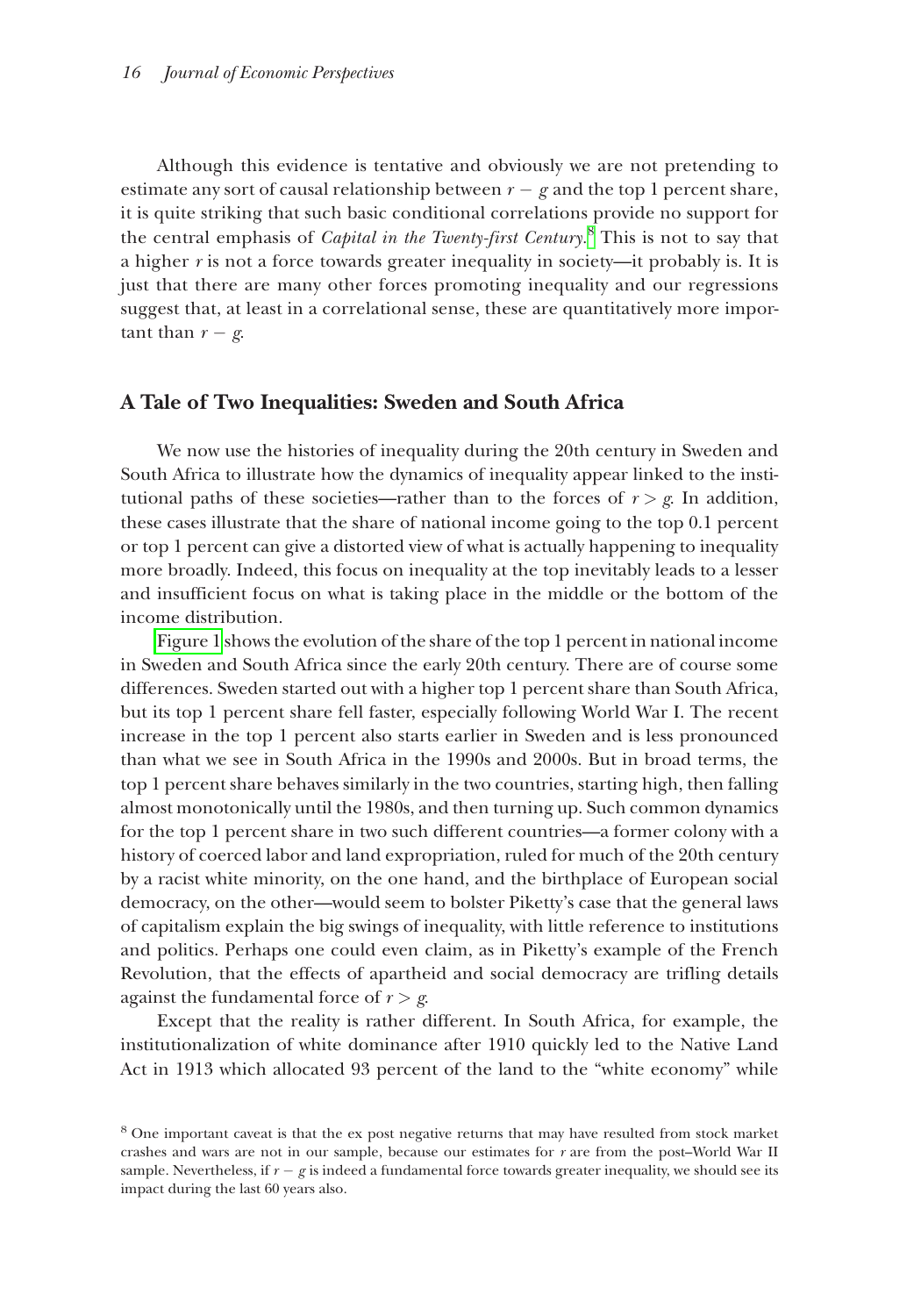

<span id="page-14-0"></span>*Figure 1* **Top 1 Percent Shares of National Income in Sweden and South Africa**

*Sources:* The data series for South Africa is from Alvaredo and Atkinson (2010). The data series for Sweden is from Roine and Waldenström (2009).

*Note:* The figure plots the top 1 percent share of national income for South Africa and Sweden.

the blacks (around 59 percent of the population) got 7 percent of the land. In the white economy, it became illegal for blacks to own property or a business, and many types of contractual relations for blacks were explicitly banned. By the 1920s, the "color bar" blocked blacks from practically all skilled and professional occupations (van der Horst 1942; Feinstein 2005, chap. 2–4). After 1948, the apartheid state became even stronger, implementing a wide array of measures to enforce social and educational segregation between whites and blacks. Finally, in 1994, the apartheid institutions collapsed as Nelson Mandela became South Africa's first black president. However, a naïve look at Figure 1 would seem to suggest that South Africa's apartheid regime, which was explicitly structured to keep black wages low and to benefit whites, was responsible for a great decrease in inequality, while the end of apartheid caused an explosion in inequality!

How can this be? The answer is that measuring inequality by the top 1 percent share can give a misleading picture of inequality dynamics in some settings. [Figure 2](#page-15-0) shows the top 1 percent share together with other measures of inequality in South Africa, which behave quite differently. Inequality between whites and blacks was massively widening during the 20th century as measured by the ratio of white-to-black wages in gold mining, a key engine of the South African economy at the time (from the wage series of Wilson 1972); this represents a continuation of 19th-century trends (discussed in de Zwart 2011). This pattern is confirmed by the white-to-black per capita income ratio from census data, which has some ups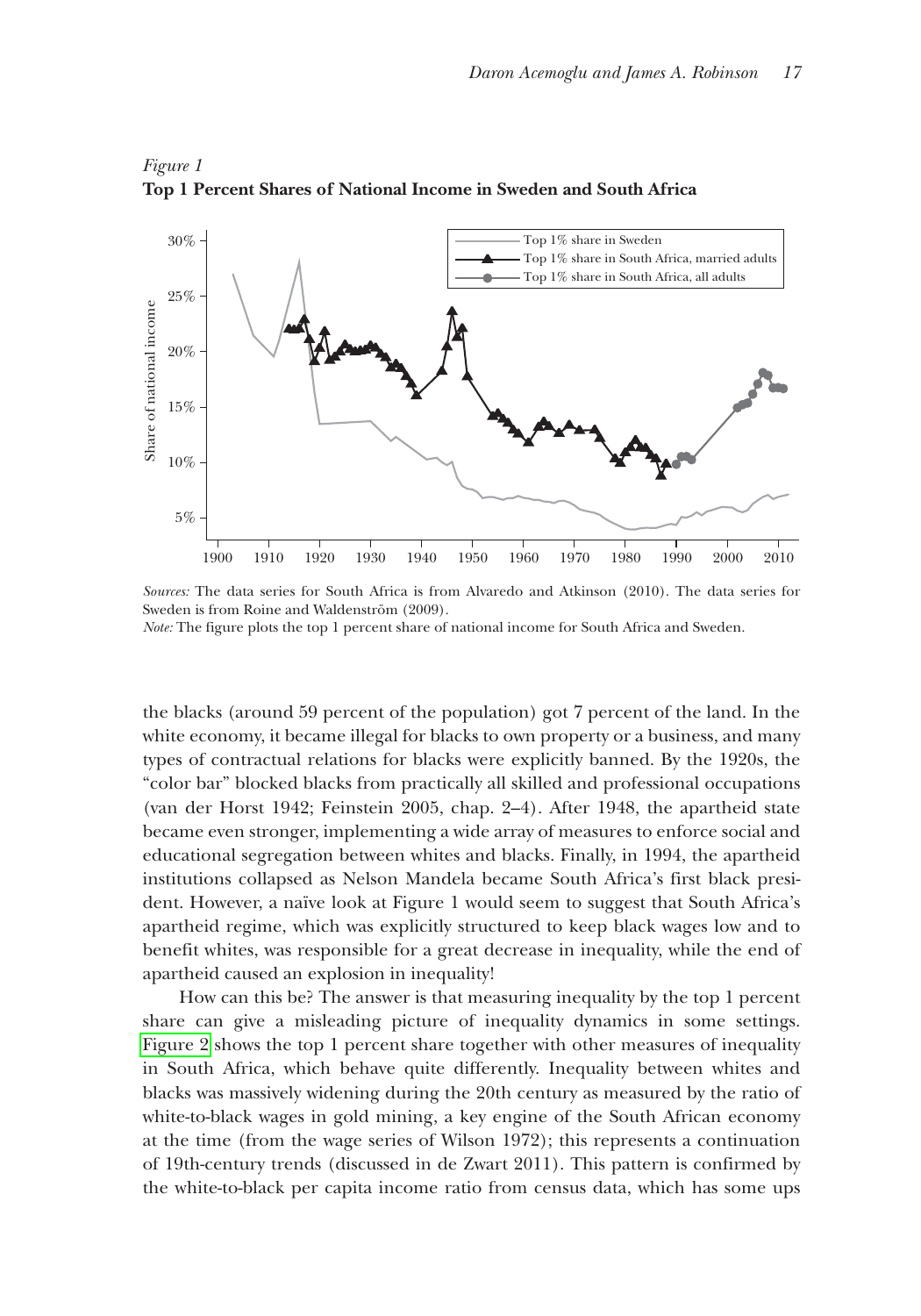

<span id="page-15-0"></span>*Figure 2* **Top Income Shares and Between-Group Inequality in South Africa**

*Sources and Notes:* The left axis shows the top 1 and 5 percent shares of national income for South Africa on the left axis, obtained from Alvaredo and Atkinson (2010). The right axis shows the ratio between whites' and blacks' wages in mining (obtained from Wilson, 1972), and the ratio between whites' and blacks' income per capita (obtained from Leibbrandt, Woolard, Finn, and Argent 2010).

and downs but exhibits a fairly large increase from about 11-fold to 14-fold from 1911 until 1970. Thereafter, it shows a rapid decline. Even the top 5 percent share behaves somewhat differently than the top 1 percent share (though available data for this variable start only in the 1950s).

If one wanted to understand economic inequality in South Africa, changes in labor market institutions and political equilibria appear much more relevant than *r* and *g*. Indeed, the alternative measures of inequality in Figure 2 show that during the time the share of the top 1 percent was falling, South Africa became one of the most unequal countries in the world. As we will discuss, the turning points in inequality in South Africa in fact have institutional and political roots.

[Figure 3](#page-16-0) shows that in Sweden, the decline in the top 1 percent share from 1965 to 1980 is accompanied by a much more pervasive fall in inequality as measured by the Gini coefficient for household disposable income. And over the entire period, the two series for the Gini index have similar trends to the top 1 percent and the top 5 percent shares. However, in the Swedish case as well, the story of inequality seems related not to supposed general laws of capitalism and changes in *r* and *g*, but rather to institutional changes (Bengtsson 2014). The initial fall in the top 1 percent share coincided with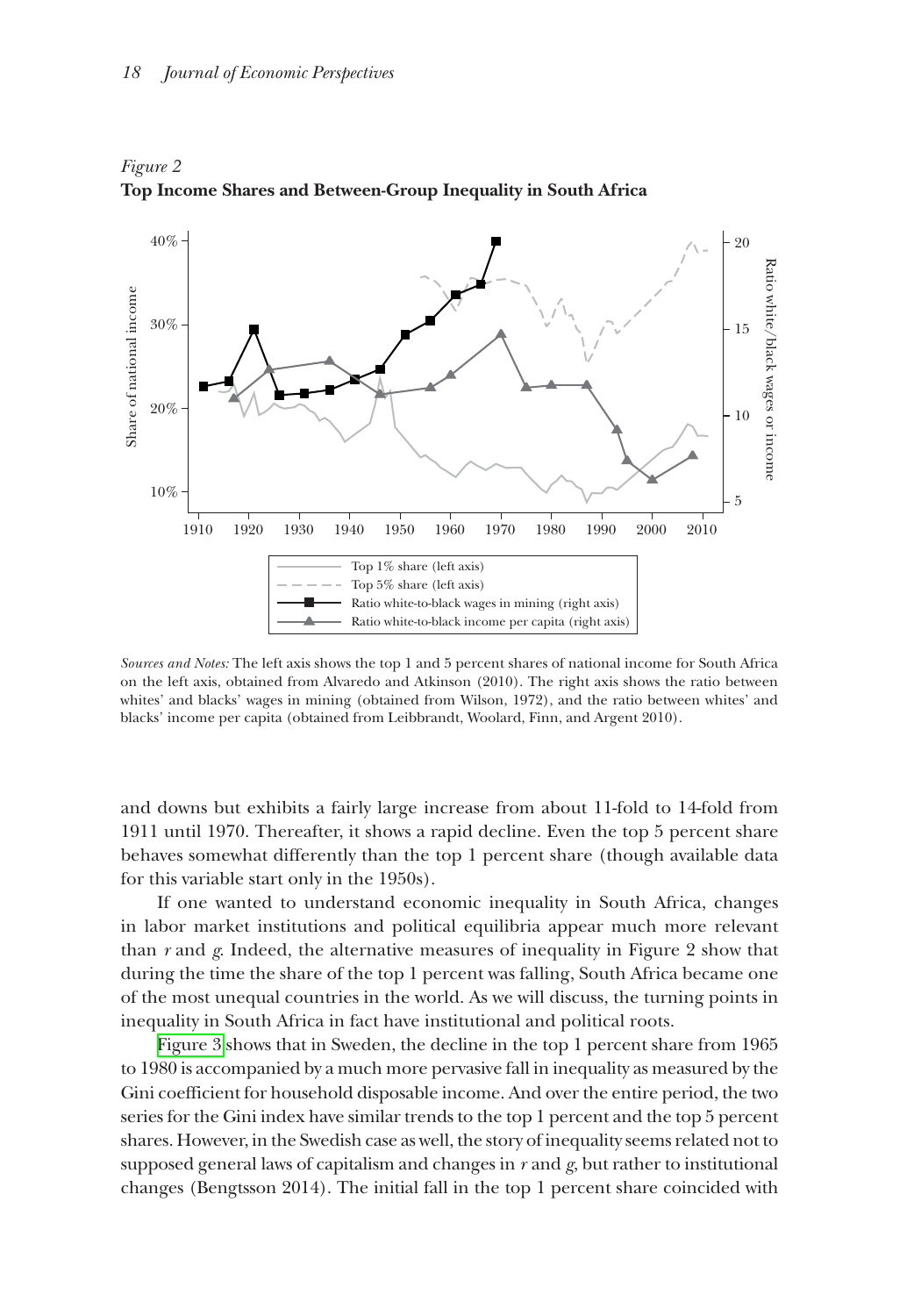

<span id="page-16-0"></span>*Figure 3* **Top Income Shares and Overall Inequality in Sweden**

*Notes:* The figure plots the top 1 and 5 percent shares of national income for Sweden on the left vertical axis, obtained from Roine and Waldenström (2009). The right axis plots the Gini coefficient for household disposable income, from the Luxembourg Income Study (Milanovic 2013), and from Statistics Sweden (SCB).

large changes in government policy: for example, a rapid increase in redistribution in the 1920s from practically nothing in the 1910s (Lindert 1994), and an increase in top marginal tax rates from around 10 percent in 1910 to 40 percent by 1930 and 60 percent by 1940 (Roine, Vlachos, and Waldenström 2009, p. 982). The expanding role of the government and of redistributive taxation plausibly had a negative impact on the top 1 percent share. The data in Figures 1 and 3 are for pre-tax inequality, but these are likely to be affected by taxes, which influence effort and investment (see the evidence in Roine, Vlachos, and Waldenström 2009), and also directly by the wage compression created by Sweden's labor market institutions. Indeed, union density rose rapidly from around 10 percent of the labor force during World War I to 35 percent by 1930 and to over 50 percent by 1940 (Donado and Wälde 2012).

Piketty emphasizes the role of the destruction of the capital stock and asset price falls in the aftermath of the two world wars as key factors explaining the decline of top inequality during much of the 20th century. But such factors can hardly account for the trends in Sweden or South Africa. Sweden was neutral in both wars, and though South Africa provided troops and resources for the Allied powers in both, neither economy experienced any direct destruction of their capital stock.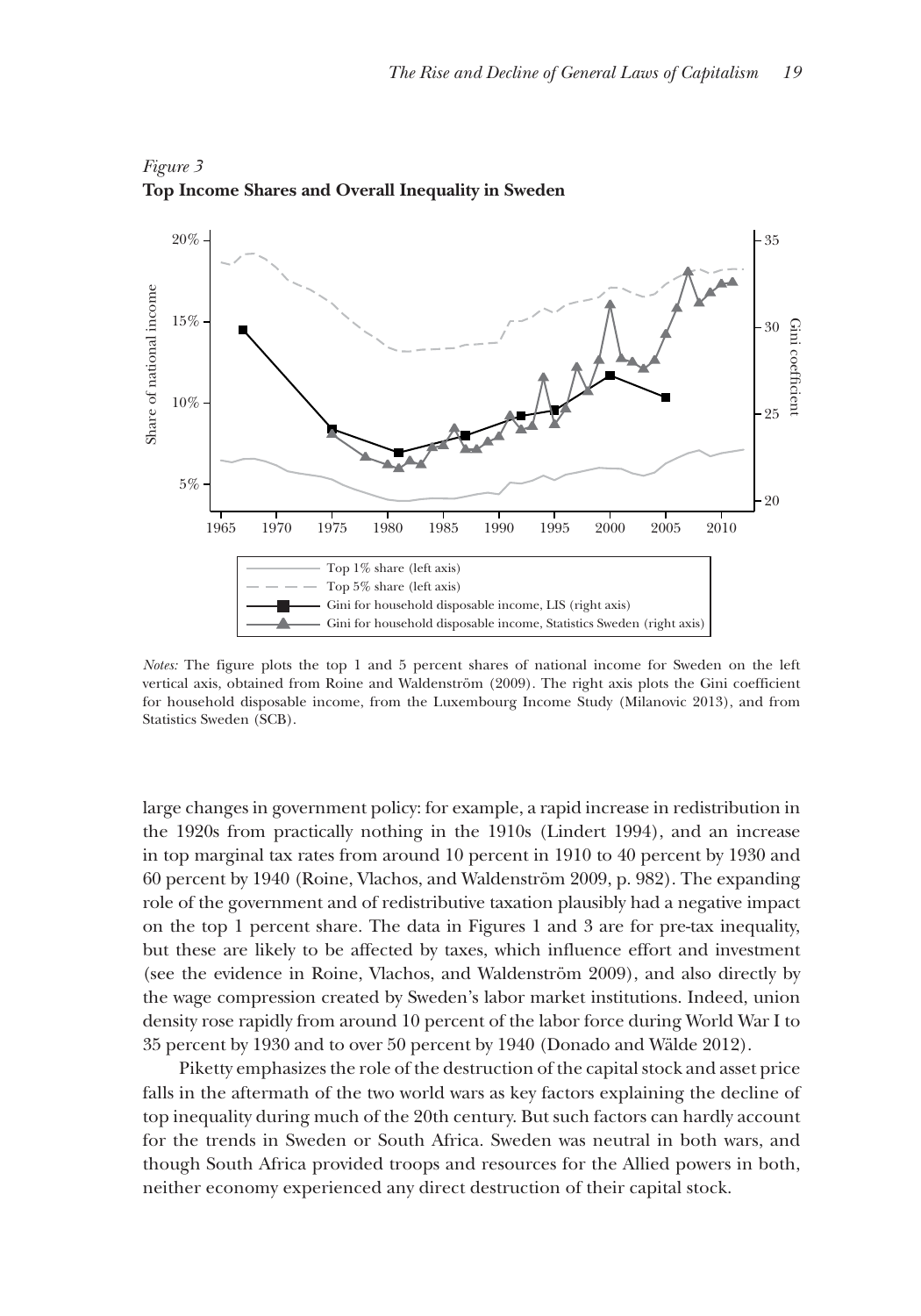#### **Towards an Institutional Framework**

A satisfactory framework for the analysis of inequality should take into account both the effect of different types of institutions on the distribution of resources and the endogenous evolution of these institutions. We now flesh out such a framework and then apply it to the evolution of inequality—and institutions—in Sweden and South Africa. The framework we present is based on the one we proposed in Acemoglu, Johnson, and Robinson (2005). Adapting Figure 1 from that paper, our framework can be represented schematically as follows:



In this approach, the prevailing political institutions at a certain time determine the distribution of de jure political power (Acemoglu and Robinson 2000, 2008; Acemoglu 2008; Acemoglu, Egorov, and Sonin 2012, forthcoming): for example, which groups are disenfranchised, how political power is contested, how constrained the economic and political elites are, and so on. Political institutions also affect, together with inequality in society, the distribution of de facto political power. For instance, de facto power—which designates political power and constraints generated by access to the means of violence, collective action, informal institutions, and social norms—depends on the extent to which different social and economic groups are organized and how they resolve their collective action problems and how resources influence their ability to do so. De facto and de jure power together determine economic institutions and also the stability and change of political institutions.

In turn, economic institutions affect the supply of skills—a crucial determinant of inequality throughout history and even more so today. Economic institutions also, through regulation of both prices and market structure, by taxation, or by affecting the bargaining power of different factors of production and individuals, influence goods and factor prices. Finally, economic institutions affect technology, including whether and how efficiently existing technologies are utilized, as well as the evolution of technology through endogenous innovations and learning by doing. For example, Zeira (1998) and Acemoglu (2010) show how low wages, resulting from either supply or institutional factors, can sometimes reduce technology adoption or even technological progress, and Hornbeck and Naidu (2014) provide evidence consistent with this pattern. Through their joint impact on technology, the supply of skills, and relative prices, economic institutions affect not only *r* and *g*, but more importantly, inequality. In this approach, inequality should not be thought of as always summarized by a single statistic, such as the Gini index or the top 1 percent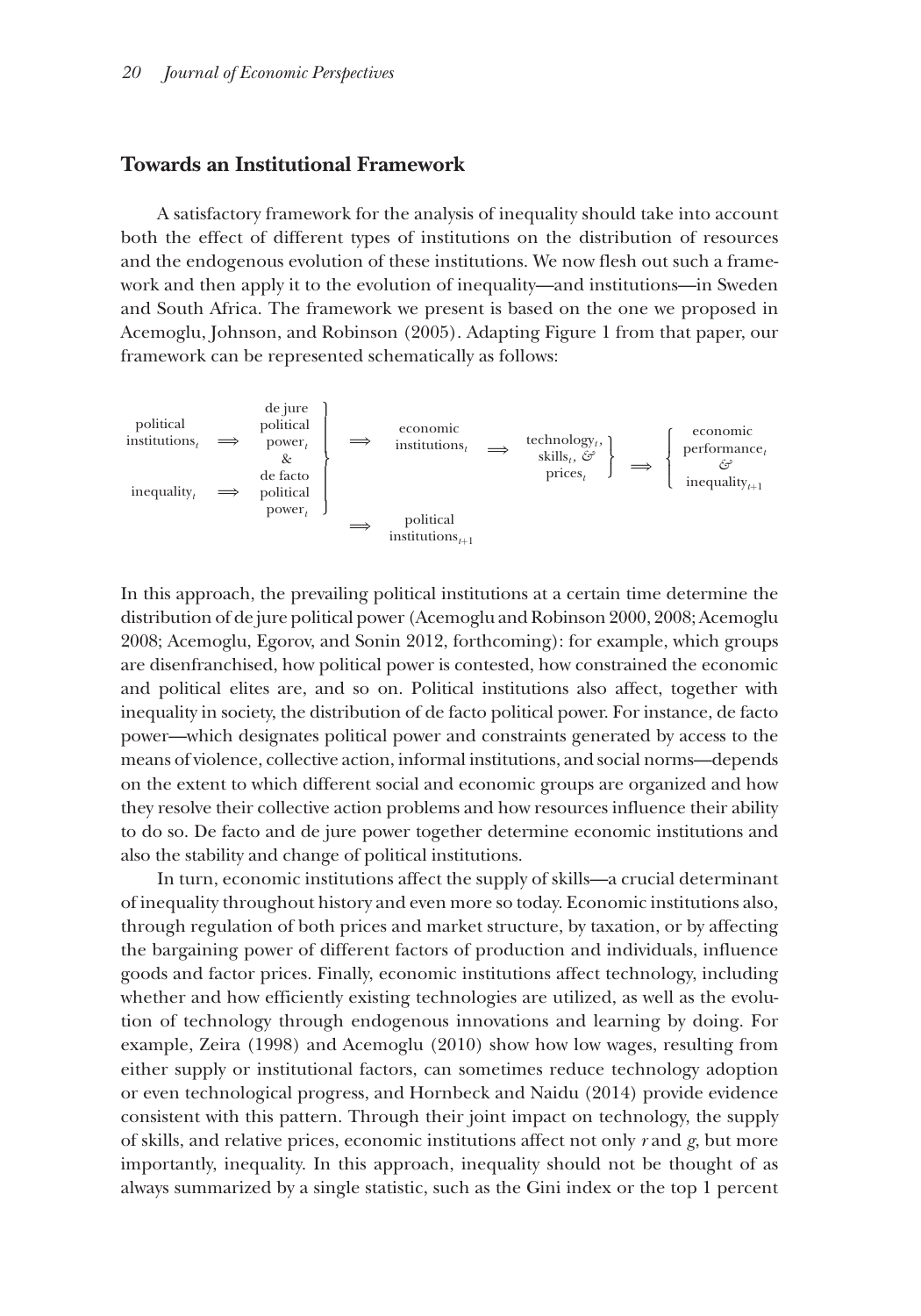share. Rather, the economic and political factors stressed here determine the distribution of resources more generally.

We do not mean to suggest that this framework determines the evolution of institutions, technology, and inequality deterministically. The arrows designate influences, which are mediated by various stochastic events and political economy interactions, and similar economic developments will result in very different institutional responses depending on the prevailing political equilibrium, as evidenced by the contrasting histories of Mexico and the United States in the 20th century (noted earlier). Nor do we imply that the framework captures all economic implications of import—or all of those that are relevant for inequality. Most centrally, technology will evolve over time not only because of institutional factors, but also due to scientific developments and because it responds to other economic changes, including factor prices, the abundance and scarcity of different types of skills and market structure (for example, Acemoglu 2002, 2003, 2010). It is possible as well that technological developments could in turn affect institutional dynamics (for example, Acemoglu, Aghion, and Violante 2001; Hassler, Rodriguez Mora, Storlesletten, and Zilibotti 2003). Nevertheless, this simple framework is useful for highlighting the potentially important role of institutional equilibria, and their changes, in shaping inequality.

Let us now apply it to South Africa. Before 1910, non-whites could vote in the Cape and Natal as long as they fulfilled certain wealth, income, or property restrictions (though this was more heavily restricted in Natal). After 1910, a specifically white franchise was established in the Transvaal and Orange Free State, and then gradually extended to the rest of the country with blacks finally being definitively disenfranchised in the Cape in 1936. The de jure institutions of the apartheid state cemented the political power of the white minority, and segregationist laws and other aspects of the regime created economic institutions, such as the skewed distribution of land and the "color bar," aimed at furthering the interests of the white minority. So then why did this and the flourishing of social apartheid after 1948 lead to a fall in the top 1 percent share?

The primary reason is that political dynamics in South Africa at this time cannot be fully captured as a conflict between monolithic groups of whites and blacks. Rather, apartheid should be viewed as a coalition between white workers, farmers, and mine-owners—at the expense of blacks but also white industrialists who had to pay very high wages for white workers (Lundahl 1982; Lipton 1985). Thus, one reason for a reduction in the top 1 percent share was that profits were squeezed by wages for white labor. Moreover, by depriving industrialists of a larger pool of skilled workers, and tilting the price of white labor higher (because the supply of labor was artificially restricted), these rules further stunted South African economic development.

In addition, there were forces within apartheid for redistribution from the very rich towards poorer whites. Indeed, South Africa's political discussions in the 1920s that led to the further spread of the "color bar" and subsequently to the victory of the National Party in 1948 were related to what was called the "poor white problem,"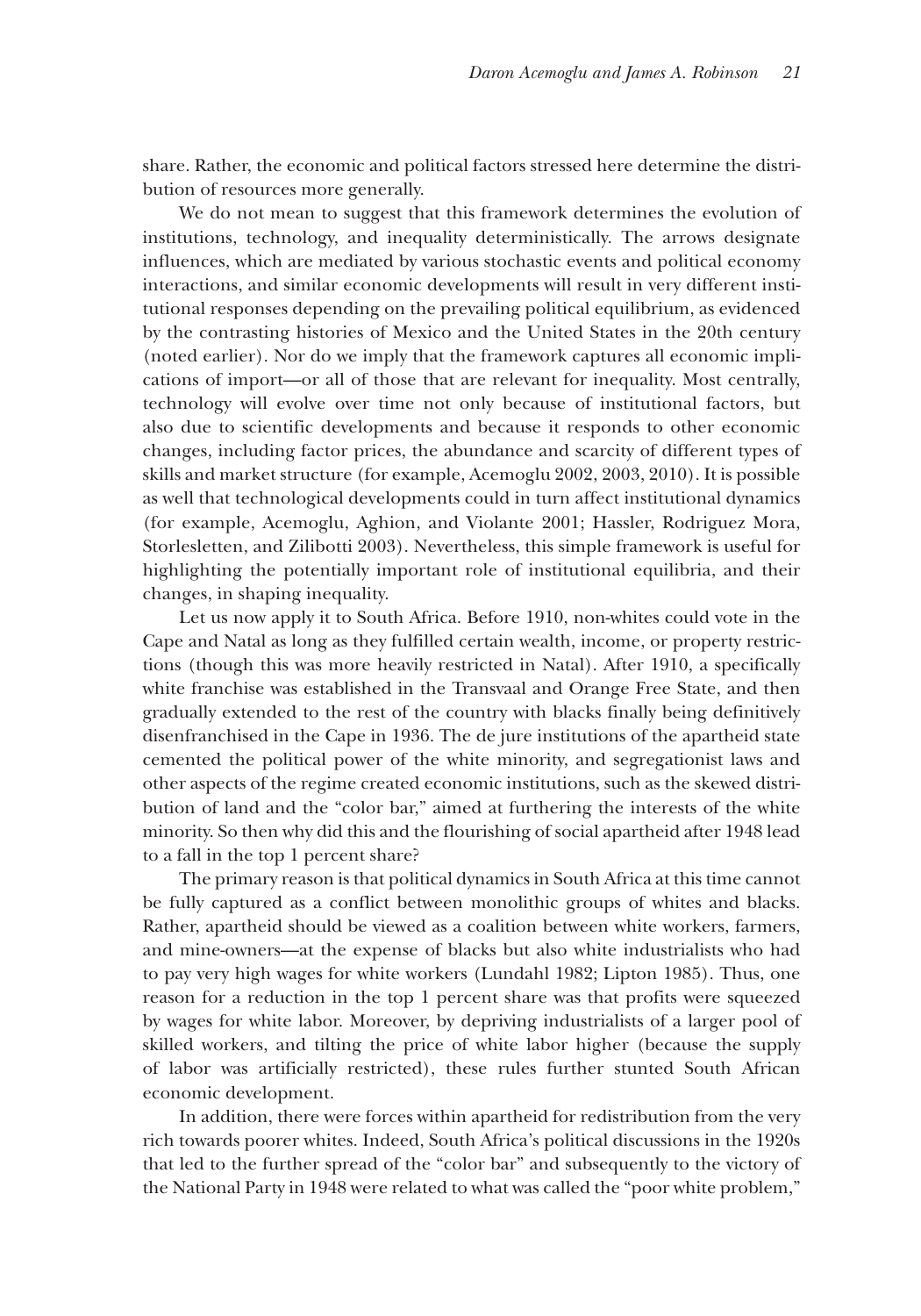highlighting the importance of the specific coalition underpinning apartheid. Alvaredo and Atkinson (2010) discuss other factors such as the gold price.

The compression of the huge wage gaps between South Africa's whites and blacks starting in the 1970s (see Figure 2) should be viewed within the context of the political weakening of the apartheid regime and its increasing economic problems (Wilson 1980; Mariotti 2012). The domestic turning point was the ability of black workers to organize protests and riots, and exercise their de facto power, particularly after the Soweto uprising of 1976, which led to the recognition of black trade unions. This process was aided by mounting international pressure, which induced British and US firms based in South Africa to push back against workplace discrimination. Ultimately, this de facto power forced the collapse of the apartheid regime, leading to a new set of political institutions and the enfranchisement of black South Africans. The new set of economic institutions, and their consequences for inequality, flowed from these political changes. Consistent with our framework, the institutions of apartheid may have also fed back into the evolution of technology, for example in impeding the mechanization of gold mining (Spandau 1980). As the power of apartheid started to erode in the 1970s, white businessmen responded rapidly by substituting capital for labor and moving technology in a labor-saving direction (Seekings and Nattrass 2005, p. 403).

As can be seen from Figure 1, the top 1 percent share in South Africa shows a steep rise after 1994, coinciding with the final overthrow of the formidable extractive institutions of apartheid. No clear consensus has yet emerged on the causes of the post-apartheid increase in inequality, but one reason relates to the fact that after the end of apartheid, the artificially compressed income distribution of blacks started widening as some portion of the population started to benefit from new business opportunities, education, and aggressive affirmative action programs (Leibbrandt, Woolard, Finn, and Argent 2010). Whatever the details of these explanations, it is hard to see the post-1994 rise in the top 1 percent share as representing the demise of a previously egalitarian South Africa.

The role of de facto and de jure political power in shaping political and economic institutions is no less central in Sweden, where the important turning point was created by the process of democratization. Adult male suffrage came in 1909, but true parliamentary democracy developed only after the Reform Act of 1918, with significant curbs on the power of the monarchy and more competitive elections. Both the 1909 reform and the emergence of parliamentary democracy in 1918 were responses to unrest, strikes, and the de facto power of disenfranchised workers, especially in the atmosphere of uncertainty and social unrest following World War I (Tilton 1974). Collier (1999, p. 83) explains: "[I]t was only after the economic crisis of 1918 and ensuing worker protests for democracy led by Social Democrats that the Reform Act was passed. Indeed, in November 1918, labor protests reached such a point as to be perceived as a revolutionary threat by Sweden's Conservative Party and upper classes."

Swedish democracy then laid the foundations for modern labor market institutions and the welfare state, and created powerful downward pressure on inequality,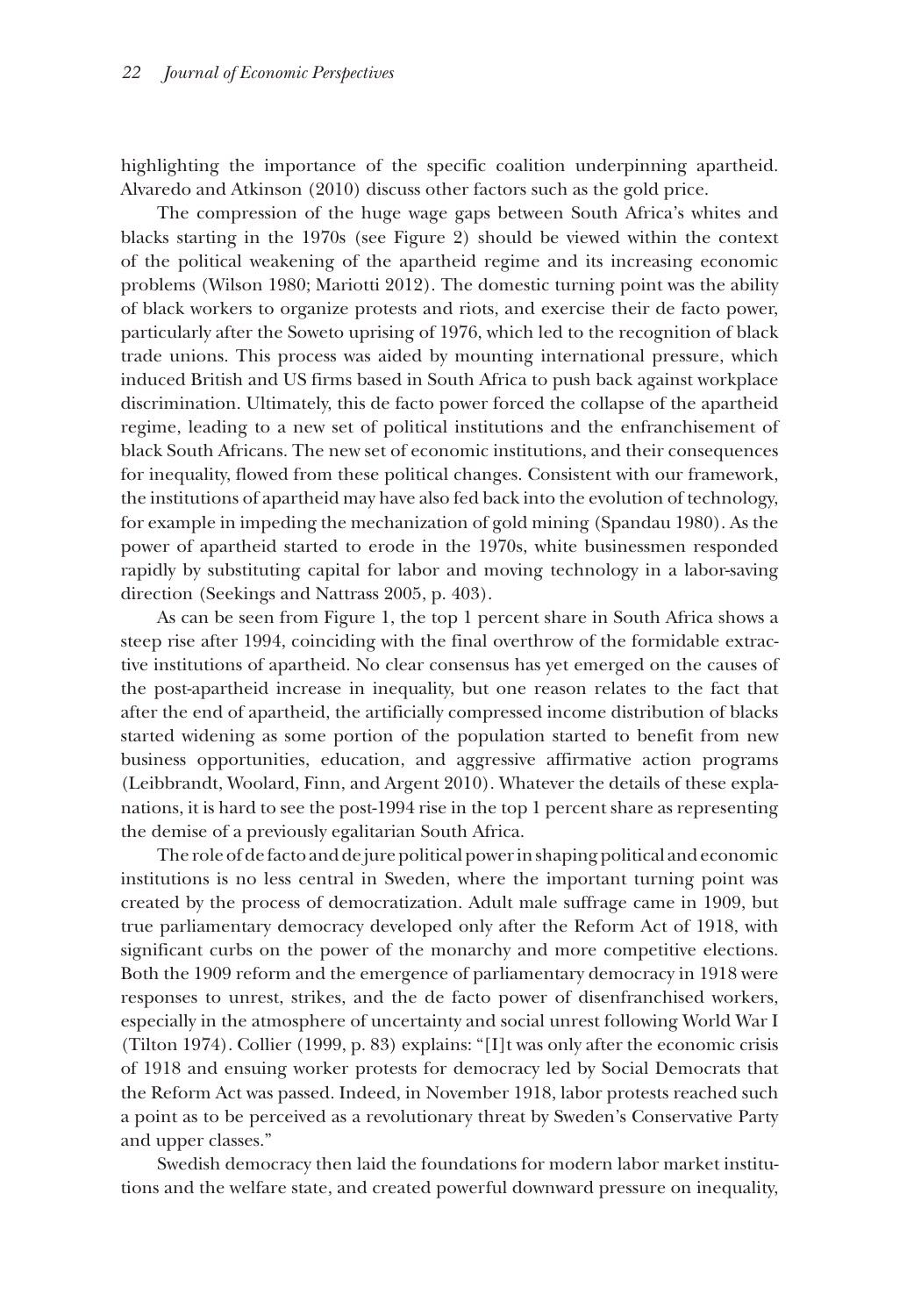including the top 1 percent share. However, democratic conflict in Sweden was not a simple contest between monolithic groups of workers and businesses either. As Moene and Wallerstein (1995, 2006) characterize it, social democracy was a coalition of the ends of the income distribution—businessmen and unskilled workers—against the middle class and skilled workers (for theories about the emergence of such political coalitions, see also Saint-Paul 2000; Gourevitch 1986; Luebbert 1991). In consequence, Swedish economic institutions strongly compressed skilled wages relative to unskilled wages, underpinning the rapid decline in broad-based measures of inequality. Some businesses benefitted from these arrangements, particularly those in sectors exposed to international competition, which used centralized wage bargaining as a tool to stop wage push from nontraded sectors, such as construction (Swenson 1991, 2002). Swedish labor market institutions also likely affected the path of technology. For instance, Moene and Wallerstein (1997) emphasize that wage compression acted as a tax on inefficient plants and stimulated new entry and rapid technological upgrading. In the face of high unskilled wages and the institutions of the welfare state, it is not a surprise that the top 1 percent share declined in Sweden as well, even if businessmen also did well with some aspects of Swedish labor market institutions.

What explains the fact that the top 1 percent share appears to increase not just in South Africa and Sweden, but in almost all OECD economies over the last 20 years or so? Factors left out of our framework—globalization, skill-biased technological changes, and the increase in the size of large corporations—are likely to be important. But these forces are themselves not autonomous but have likely responded to other changes in the world economy. For example, Acemoglu (2002) argues that skill-biased technological change cannot be understood without the increase in the supply of skilled workers in the United States and the world economy, making these types of technologies more profitable; and globalization and the increasing size of global corporations are themselves consequences of regulatory and technological changes of the last several decades. This simply underscores that the framework presented here cannot capture the dynamics of all dimensions of inequality—or the rich dynamics of political and economic institutions for that matter. Nevertheless, the basic forces that it stresses appear to be important not just in the context of Sweden and South Africa, but much more generally (as we argue in Acemoglu and Robinson 2006, 2012).

This framework also helps to clarify the reasons why we might care about inequality at the very top of the income and wealth distributions. Most relevant is that the factors undergirding a high share of income for the top 1 percent might also represent a lack of equality of opportunity or a lack of a level playing field. Extending the framework presented above, we argued in Acemoglu and Robinson (2012) that lack of a level playing field, including limited social mobility, is likely to hold back countries in their investments, innovation, and the efficiency of resource allocation. However, the top 1 percent share may not be the most relevant dimension of the distribution of income for evaluating equality of opportunity and barriers to the efficient allocation of talent and resources in society. For example, if a small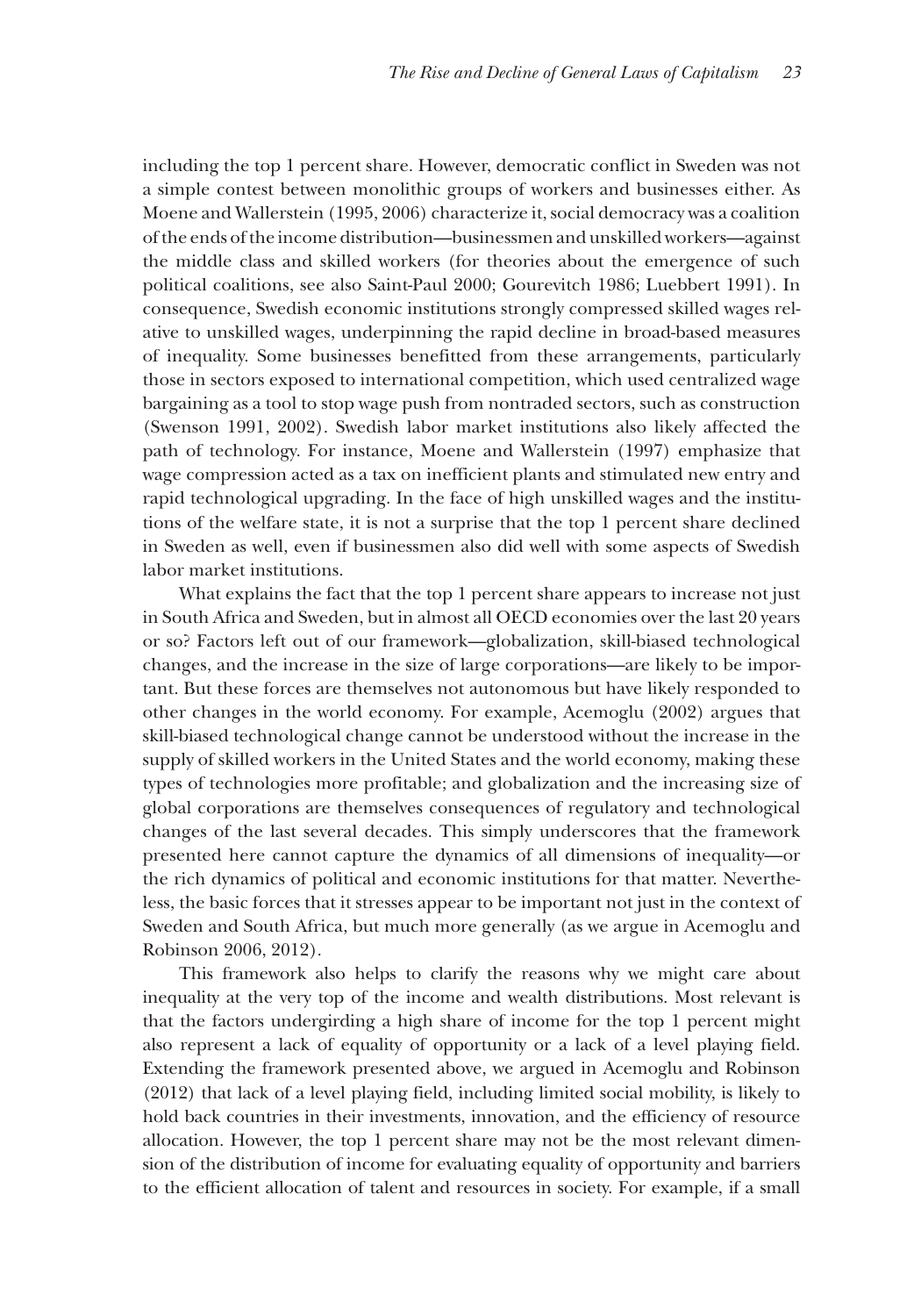number at the top became wealthier—say, if Bill Gates and Warren Buffett became twice as wealthy—at the expense of other rich individuals, would that make US society notably less meritocratic? This seems unlikely. Indeed, Chetty, Hendren, Kline, and Saez (2014) and Chetty, Hendren, Kline, Saez, and Turner (2014) show that social mobility at the commuting zone level in the United States is unrelated to income inequality, especially inequality at the top. Their evidence that US social mobility has stayed the same even as the top 1 percent share has increased rapidly over the last several decades further corroborates this intuition. Other types of inequalities, such as the gap between whites and blacks as in South Africa or between the bottom and the middle class in the United States, may be more relevant for thinking about whether there have been changes in social mobility and the angle of the playing field.

But one dimension of political economy where the top 1 percent share may be central is the health of political institutions. It may be difficult to maintain political institutions that create a dispersed distribution of political power and political access for a wide cross-section of people in a society in which a small number of families and individuals have become disproportionately rich. A cautionary tale about the dangers created by this type of inequality is discussed in Puga and Trefler (2014) and Acemoglu and Robinson (2012): the story of late medieval Venice. Here, the economic power of the most prosperous and well-established families ultimately made it possible for them to block the access of others to political power, and once they thus monopolized political power, they could change economic institutions for their benefit by blocking the entry of other families into lucrative businesses and banning contracts that had previously made it possible for individuals with limited capital to enter into partnerships for long-distance trade. This change in political institutions, feeding into a deterioration of economic institutions, heralded the economic decline of Venice.

Yet if the primary threat from the top 1 percent share is political, then the main response should be related to monitoring and containing the political implications of the increase in top-level inequality—not necessarily catch-all policies such as the wealth taxes advocated by Piketty. Such policies should be explicitly related to the institutional fault lines of the specific society and should be conceived in the context of strengthening institutional checks against any potential power grab.

## **Conclusion**

Thomas Piketty's (2014) ambitious work proffers a bold, sweeping theory of inequality applicable to all capitalist economies. Though we believe that the focus on inequality and the ensuing debates on policy are healthy and constructive, we have argued that Piketty goes wrong for exactly the same reasons that Karl Marx, and before him David Ricardo, went astray. These quests for general laws ignore both institutions and politics, and the flexible and multifaceted nature of technology, which make the responses to the same stimuli conditional on historical, political, institutional, and contingent aspects of the society and the epoch, vitiating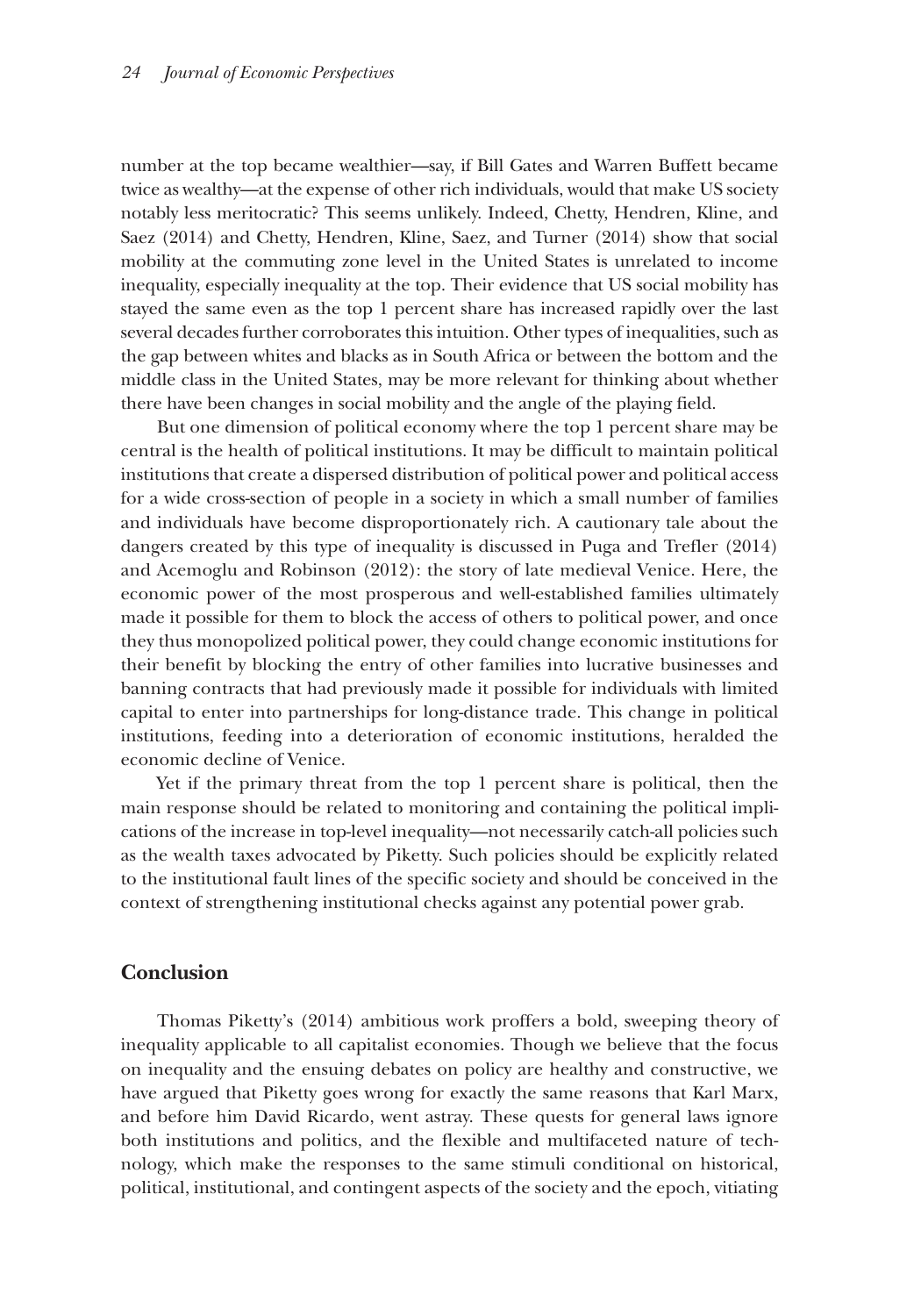the foundations of theories seeking fundamental, general laws. We have argued, in contradiction to this perspective, that any plausible theory of the nature and evolution of inequality has to include political and economic institutions at the center stage, recognize the endogenous evolution of technology in response to both institutional and other economic and demographic factors, and also attempt to model how the response of an economy to shocks and opportunities will depend on its existing political and institutional equilibrium.

■ We thank David Autor, Amy Finkelstein, Johan Fourie, Bengt Holmstrom, Chang Tai *Hsieh, Chad Jones, Matthew Kustenbauder, Naomi Lamoureux, Ulrike Malmendier, Kalle Moene, Joel Mokyr, Suresh Naidu, Jim Poterba, Matthew Rognlie, Ragnar Torvik, Laurence Wilse-Samson, Francis Wilson, and Timothy Taylor for their comments and Pascual Restrepo for extensive discussions, comments, and superb research assistance.*

#### **References**

**Acemoglu, Daron.** 2002. "Directed Technical [Cha](http://pubs.aeaweb.org/action/showLinks?crossref=10.1162%2F154247603322256756)nge." *Review of Economic Studies* 69(4): 781–809. **Acemoglu, Daron**. 2003. "Labor- and Capital-Augmenting Technical Change." *Journal of the [Eur](http://pubs.aeaweb.org/action/showLinks?crossref=10.1162%2FJEEA.2008.6.1.1)opean Economic Association* 1(1): 1–37.

**Acemoglu, Daron.** 2008. "Oligarchic versus Democratic Societies." *Journal of the European [Eco](http://pubs.aeaweb.org/action/showLinks?crossref=10.1086%2F658160)nomic Association* 6(1): 1–44.

**Acemoglu, Daron.** 2010. "When Does Labor Scarcity Encourage Innovation?" *Journal of Political [Eco](http://pubs.aeaweb.org/action/showLinks?crossref=10.1016%2FS0167-2231%2801%2900058-6)nomy* 118(6): 1037–78.

**Acemoglu, Daron, Philippe Aghion, and Giovanni L. Violante.** 2001. "Deunionization, Technical Change and Inequality." *Carnegie-Rochester Conference Series on Public Policy* 55(1): 229–64.

**Acemoglu, Daron, and David Autor.** 2011. "Skills, Tasks and Technologies: Implications for Employment and Earnings." In *Handbook of Labor Economic*s *Volume 4B*, edited by Orley Ashenfelter and David Card, 1043–171. Elsevier, [No](http://pubs.aeaweb.org/action/showLinks?system=10.1257%2Faer.101.7.3286)rth-Holland.

**Acemoglu, Daron, Davide Cantoni, Simon Johnson, and James A. Robinson.** 2011. "The Consequences of Radical Reform: The French Revolution." *American Economic Review* 101(7): 3286–3307.

**[A](http://pubs.aeaweb.org/action/showLinks?system=10.1257%2Faer.102.4.1446)cemoglu, Daron, Georgy Egorov, and Konstantin Sonin.** 2012. "Dynamics and Stability of Constitutions, Coalitions, and Clubs." *American Economic Review* 102(4): 1446–76.

**Acemoglu, Daron, Georgy Egorov, and Konstantin Sonin.** Forthcoming. "Political Economy in a Changing World." *Journal of Political Economy*.

**Acemoglu, Daron, Simon Johnson, and James A. Robinson.** 2005. "Institutions as a Fundamental Cause of Long-Run Growth." In *Handbook of Economic Growth Volume 1A*, edited by Philippe Aghion and Steven N. Durlauf, 385–472. Elsevier, North-Holland.

**Acemoglu, Daron, and James A. Robinson.**  [2](http://pubs.aeaweb.org/action/showLinks?crossref=10.1162%2F003355300555042)000. "Why Did the West Extend the Franchise? Democracy, Inequality, and Growth in Historical Perspective." *Quarterly Journal of Economics* 115(4): 1167–99.

**Acemoglu, Daron, and James A. Robinson.**  2006. *Economic Origins of Dictatorship and Democracy*. New York: Cambridge University Press.

**Acemoglu, Daron, and James A. Robinson.**  [2](http://pubs.aeaweb.org/action/showLinks?system=10.1257%2Faer.98.1.267)008. "Persistence of Power, Elites, and Institutions." *American Economic Review* 98(1): 267–93.

**Acemoglu, Daron, and James A. Robinson.**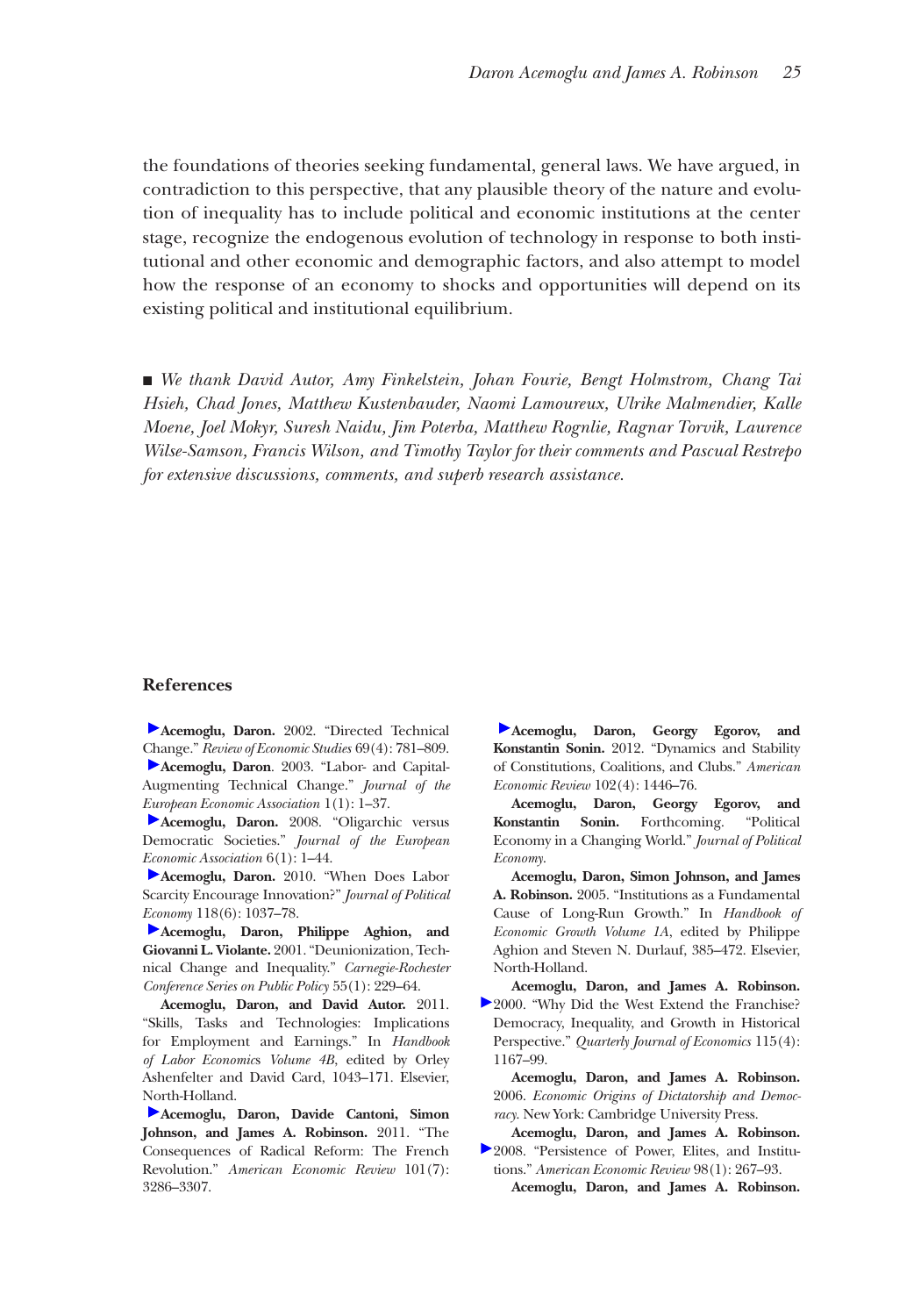2012. *Why Nations Fail: The Origins of Power, Prosperity, and Poverty*. New York: Crown.

**Aiyagari, S. Rao.** 1994. "Uninsured Idiosyncratic Risk and Aggregate Saving." *Quarterly Journal of Economics* 109(3): 659–84.

[A](http://pubs.aeaweb.org/action/showLinks?crossref=10.1006%2Fexeh.2001.0775)llen, Robert C. 2001. "The Great Divergence" in European Wages and Prices from the Middle Ages to the First World War." *Explorations in Economic History* 38(4): 411–47.

**Allen, Robert C.** 2007. "Pessimism Preserved: Real Wages in the British Industrial Revolution." Oxford University Department of Economics Working Paper 314. [http://www.nuffield.ox.ac](http://www.nuffield.ox.ac.uk/users/Allen/unpublished/pessimism-6.pdf) [.uk/users/Allen/unpublished/pessimism-6.pdf.](http://www.nuffield.ox.ac.uk/users/Allen/unpublished/pessimism-6.pdf)

**[A](http://pubs.aeaweb.org/action/showLinks?crossref=10.1016%2Fj.eeh.2009.04.004)llen, Robert C.** 2009a. "Engels' Pause: Technological Change, Capital Accumulation, and Inequality in the British Industrial Revolution." *Explorations in Economic History* 46(4): 418–35.

**Allen, Robert C.** 2009b. *The British Industrial Revolution in Global Perspective*. New York: Cambridge University Press.

**Alvaredo, Facundo, and Anthony B. Atkinson.**  2010. Colonial Rule, Apartheid and Natural Resources: Top Incomes in South Africa, 1903–2007. Centre for Economic Policy Research Discussion Paper 8155. [http://www.parisschoolofeconomics](http://www.parisschoolofeconomics.eu/IMG/pdf/DP8155_SouthAfrica.pdf) [.eu/IMG/pdf/DP8155\\_SouthAfrica.pdf](http://www.parisschoolofeconomics.eu/IMG/pdf/DP8155_SouthAfrica.pdf).

**Alvaredo, Facundo, Tony Atkinson, Thomas Piketty, and Emmanuel Saez, compilers.** World Top Incomes Database, [http://topincomes.paris](http://topincomes.parisschoolofeconomics.eu/) [schoolofeconomics.eu/.](http://topincomes.parisschoolofeconomics.eu/)

**Antràs, Pol.** 2004. "Is the U.S. Aggregate Production Function Cobb–Douglas? New Estimates of the Elasticity of Substitution." *Contributions to Macroeconomics* 4(1): Article 4.

**[B](http://pubs.aeaweb.org/action/showLinks?crossref=10.1080%2F03585522.2014.932837)engtsson, Erik.** 2014. "Labour's Share in Twentieth Century Sweden: A Reinterpretation." *Scandinavian Economic History Review* 62 (3):290–314.

**Bewley, Truman F.** 1986. "Stationary Monetary Equilibrium with a Continuum of Independently Fluctuating Consumers." In *Contributions to Mathematical Economics in Honor of Gérard Debreu*, edited by Werner Hildenbrand and Andreu Mas-Colell, 79–102. Elsevier North-Holland.

**Blaug, Mark.** 1996. *Economic Theory in Retrospect*, 5th Edition. Cambridge University Press.

**Bloch, Marc.** 1967. *Land and Work in Medieval Europe: Selected Papers*. Translated by J. E. Anderson. New York: Harper Torchbooks.

**Bonnet, Odran, Pierre-Henri Bono, Guillaume Chapelle, and Étienne Wasmer.** 2014. "Does Housing Capital Contribute to Inequality? A Comment on Thomas Piketty's Capital in the 21st Century." SciencesPo Discussion Paper 2014-07.

**[C](http://pubs.aeaweb.org/action/showLinks?crossref=10.1162%2Frest.90.3.414)ameron, A. Colin, Jonah B. Gelbach, and Douglas L. Miller.** 2008. Bootstrap-Based Improvements for Inference with Clustered Errors." *Review of Economics and Statistics* 90(3): 414–27.

**[C](http://pubs.aeaweb.org/action/showLinks?crossref=10.1162%2Fqjec.122.2.535)aselli, Francesco, and James Feyrer.** 2007. "The Marginal Product of Capital." *Quarterly Journal of Economics* 122(2): 535–68.

**[C](http://pubs.aeaweb.org/action/showLinks?crossref=10.1093%2Fqje%2Fqju022)hetty, Raj, Nathaniel Hendren, Patrick Kline, and Emmanuel Saez.** 2014. "Where is the Land of Opportunity? The Geography of Intergenerational Mobility in the United States." *Quarterly Journal of Economics* 129(4): 1553–623.

**[C](http://pubs.aeaweb.org/action/showLinks?system=10.1257%2Faer.104.5.141)hetty, Raj, Nathaniel Hendren, Patrick Kline, Emmanuel Saez, and Nicholas Turner.** 2014. "Is the United States Still a Land of Opportunity? Recent Trends in Intergenerational Mobility." *American Economic Review* 104(5): 141–47.

**Chirinko, Robert S.** 1993. "Business Fixed Investment Spending: Modeling Strategies, Empirical Results, and Policy Implications." *Journal of Economic Literature* 31(4): 1875–1911.

**[C](http://pubs.aeaweb.org/action/showLinks?crossref=10.1016%2Fj.jmacro.2007.10.010)hirinko, Robert S.** 2008. "σ: The Long and Short of It." *Journal of Macroeconomics* 30(2): 671–86.

**[C](http://pubs.aeaweb.org/action/showLinks?crossref=10.1016%2FS0047-2727%2899%2900024-9)hirinko, Robert S., Steven M. Fazzari, and Andrew P. Meyer.** 1999. "How Responsive Is Business Capital Formation to Its User Cost?: An Exploration with Micro Data." *Journal of Public Economics* 74(1): 53–80.

**Chirinko, Robert S., and Debdulal Mallick.** 2014. "The Substitution Elasticity, Factor Shares, Long-Run Growth, and the Low-Frequency Panel Model." [https://ideas.repec.org/p/ces](https://ideas.repec.org/p/ces/ceswps/_4895.html) [/ceswps/\\_4895.html.](https://ideas.repec.org/p/ces/ceswps/_4895.html)

**Clark, Gregory.** 2002. "Land Rental Values and Agrarian History: England and Wales, 1500–1912." *European Review of Economic History* 6(3): 281–308.

**[C](http://pubs.aeaweb.org/action/showLinks?crossref=10.1086%2F498123)lark, Gregory.** 2005. "The Condition of the Working Class in England, 1209–2004." *Journal of Political Economy* 113(6): 1307–40.

**Clark, Gregory.** 2010. "The Macroeconomic Aggregates for England, 1209–2008." In *Research in Economic History Volume 27*, edited by Alexander J. Field, 51–140. Emerald Publishing Group.

**Collier, Ruth B.** 1999. *Paths toward Democracy: Working Class and Elites in Western Europe and South America*. New York: Cambridge University Press.

**Collins, Norman R. and Lee E. Preston.** 1961. "The Size Structure of the Largest Industrial Firms, 1909–1958." *American Economic Review* 51(5): 986–1011.

**Crafts, N. F. R.** 1985. *British Economic Growth during the Industrial Revolution.* Oxford: Clarendon Press.

**[d](http://pubs.aeaweb.org/action/showLinks?crossref=10.1080%2F20780389.2011.583003)e Zwart, Pim.** 2011. "South African Living Standards in Global Perspective, 1835–1910." *Economic History of Developing Regions* 26(1): 49–74.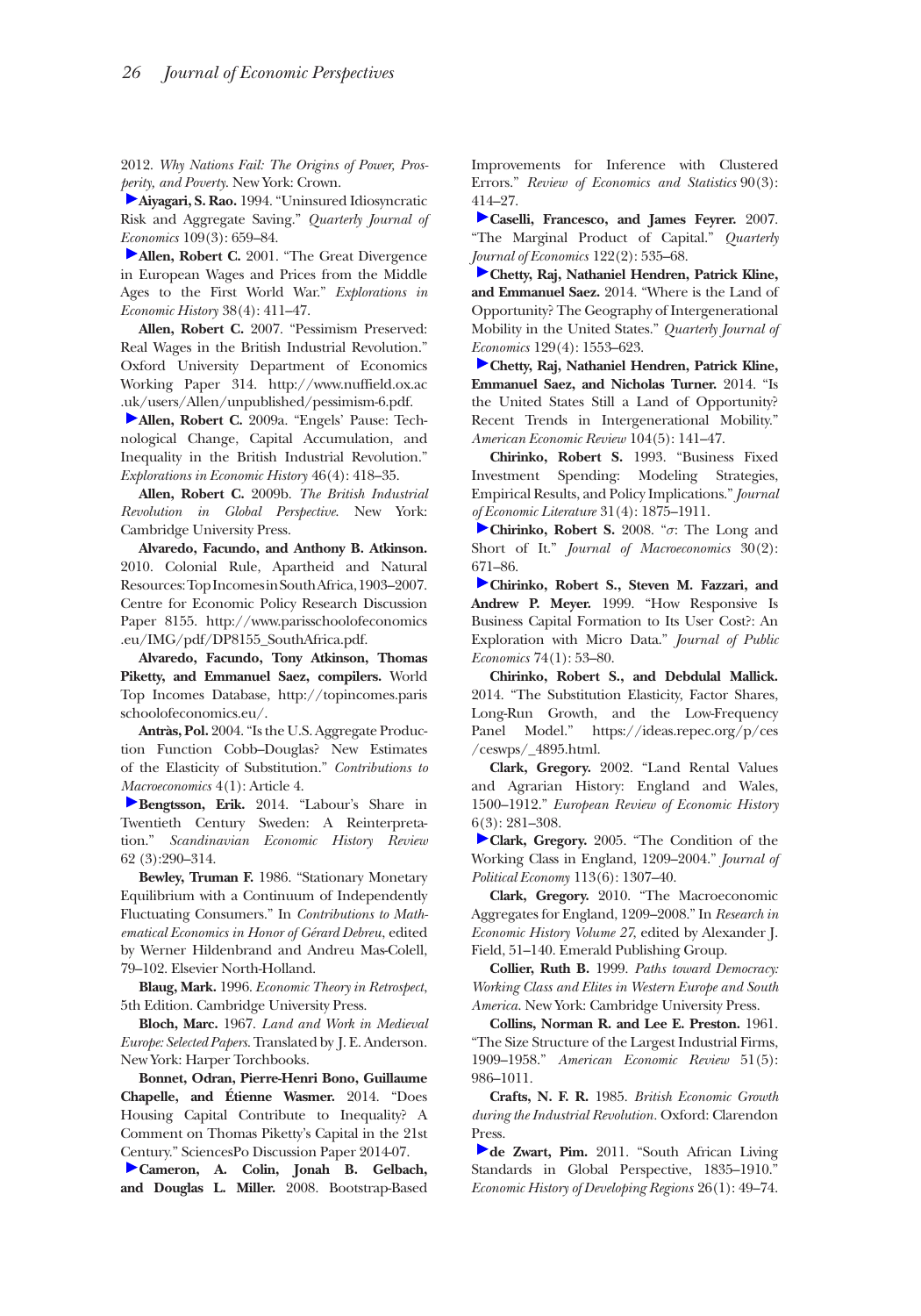**Diamond, Peter A.** 1965. "National Debt in a Neoclassical Growth Model." *American Economic Review* 55(5): 1126–50.

**Donado, Alejandro, and Klaus Wälde.** 2012. **"**How Trade Unions Increase Welfare." *Economic Journal* 122(563): 990–1009.

**Edwards, Richard C.** 1975. "Stages in Corporate Stability and the Risks of Corporate Failure." *Journal of Economic History* 35(2): 428–57.

**Feinstein, Charles H.** 1998. "Pessimism Perpetuated: Real Wages and the Standard of Living in Britain During and After the Industrial Revolution." *Journal of Economic History* 58(3): 625–58.

**Feinstein, Charles H.** 2005. *An Economic History of South Africa: Conquest, Discrimination and Development*. New York: Cambridge University Press.

**Foley, Duncan K.** 2008. *Adam's Fallacy: A Guide to Economic Theology*. Cambridge: Belknap Press.

**Geerolf, François.** 2013. "Reassessing Dynamic Efficiency." [https://dl.dropboxusercontent.com](https://dl.dropboxusercontent.com/u/7363883/Efficiency_Emp.pdf) [/u/7363883/Efficiency\\_Emp.pdf.](https://dl.dropboxusercontent.com/u/7363883/Efficiency_Emp.pdf)

**Gourevitch, Peter.** 1986. *Politics in Hard Times: Comparative Responses to International Economic Crises*. New York: Cornell University Press.

**Hamermesh, David S.** 1993. *Labor Demand*. Princeton: Princeton University Press.

**Hassler, Jon, José V. Rodríguez Mora, Kjetil Storesletten, and Fabrizio Zilibotti.** 2003. "The Survival of the Welfare State." *American Economic Review* 93(1): 87–112.

**Hornbeck, Richard, and Suresh Naidu.** 2014. "When the Levee Breaks: Black Migration and Economic Development in the American South." *American Economic Review* 104(3): 963–90.

**Karabarbounis, Loukas, and Brent Nieman.**  2014. "The Global Decline of the Labor Share." *Quarterly Journal of Economics* 129(1): 61–103.

**Katz, Lawrence F., and David H. Autor.** 1999. "Changes in the Wage Structure and Earnings Inequality." In *Handbook of Labor Economics Volume 3A*, edited by Orley C. Ashenfelter and David Card, 1463–555. Elsevier, North-Holland.

**Klump, Rainer, Peter McAdam, and Alpo Willman.** 2007. **"**Factor Substitution and Factor– Augmenting Technical Progress in the United States: A Normalized Supply-Side System Approach." *Review of Economics and Statistics* 89(1): 183–92.

**Krusell, Per, Lee E. Ohanian, José-Víctor Ríos-Rull, and Giovanni L. Violante.** 2000. "Capital-Skill Complementary and Inequality: A Macroeconomic Analysis." *Econometrica* 68(5): 1029–53.

**Krusell, Per, and Anthony A. Smith, Jr.** 2014. "Is Piketty's 'Second Law of Capitalism' Fundamental?" http://aida.wss.yale.edu/smith/piketty1.pdf.

**Lamoreaux, Naomi R.** 1985. *The Great Merger Movement in American Business, 1895–1904*. New York: Cambridge University Press.

**Leibbrandt, Murray, Ingrid Woolard, Arden Finn, and Jonathan Argent.** 2010. "Trends in South African Income Distribution and Poverty since the Fall of Apartheid." OECD Social, Employment and Migration Working Papers, No. 101. OECD Publishing.

**Lindert, Peter H.** 1994. "The Rise of Social Spending, 1880–1930." *Explorations in Economic History* 31(1) 1–37.

**Lipton, Merle.** 1985. *Capitalism and Apartheid: South Africa, 1910–84*. London: Gower/Maurice Temple Smith.

**Luebbert, Gregory M.** 1991. *Liberalism, Fascism, or Social Democracy: Social Classes and the Political Origins of Regimes in Interwar Europe*. New York: Oxford University Press.

**Lundahl, Mats.** 1982. "The Rationale of Apartheid." *American Economic Review* 72(5): 1169–79.

**Mairesse, Jacques, Bronwyn H. Hall, and Benoit Mulkay.** 1999. "Firm-Level Investment in France and the United States: An Exploration of What We Have Learned in Twenty Years." *Annales d'Economie et de Statistique* 55–56(December): 27–67.

**Mariotti, Martine.** 2012. "Labour Markets during Apartheid in South Africa." *Economic History Review* 65(3): 1100–22.

**Marx, Karl.** 1847. *The Poverty of Philosophy.*

**Marx, Karl.** 1859. *A Contribution to the Critique of Political Economy.*

**Marx, Karl.** 1867. *Capital: Critique of Political Economy,* vols I, II, and III.

**Mathews, R. C. O., C. H. Feinstein, and J. C. Odling-Smee.** 1982. *British Economic Growth, 1856–1973: The Post-War Period in Historical Perspective.* Stanford University Press.

**McLellan, David, ed.** 2000. *Karl Marx: Selected Writings*. 2nd Edition. New York: Oxford University Press.

**Milanovic, Branko.** 2013. All the Ginies Dataset. The World Bank.

**[M](http://pubs.aeaweb.org/action/showLinks?crossref=10.1177%2F0032329295023002003)oene, Karl Ove, and Michael Wallerstein.** 1995. "How Social Democracy Worked: Labor-Market Institutions." *Politics and Society* 23(2): 185–211.

**Moene, Karl Ove, and Michael Wallerstein.**  [1](http://pubs.aeaweb.org/action/showLinks?crossref=10.1086%2F209866)997. "Pay Inequality." *Journal of Labor Economics* 15(3): 403–30.

**Moene, Karl Ove, and Michael Wallerstein.** 2006. "Social Democracy as a Development Strategy." Chap. 6 in *Globalization and Egalitarian Redistribution*, edited by Pranab Bardhan, Samuel Bowles, and Michael Wallerstein. Princeton University Press/Russell Sage Foundation.

**Mokyr, Joel.** 2012. *The Enlightened Economy: An Economic History of Britain 1700–1850*. New Haven: Yale University Press.

**[M](http://pubs.aeaweb.org/action/showLinks?crossref=10.1017%2FS1361491600000149)orrisson, Christian, and Wayne Snyder.** 2000. "The Income Inequality of France in Historical